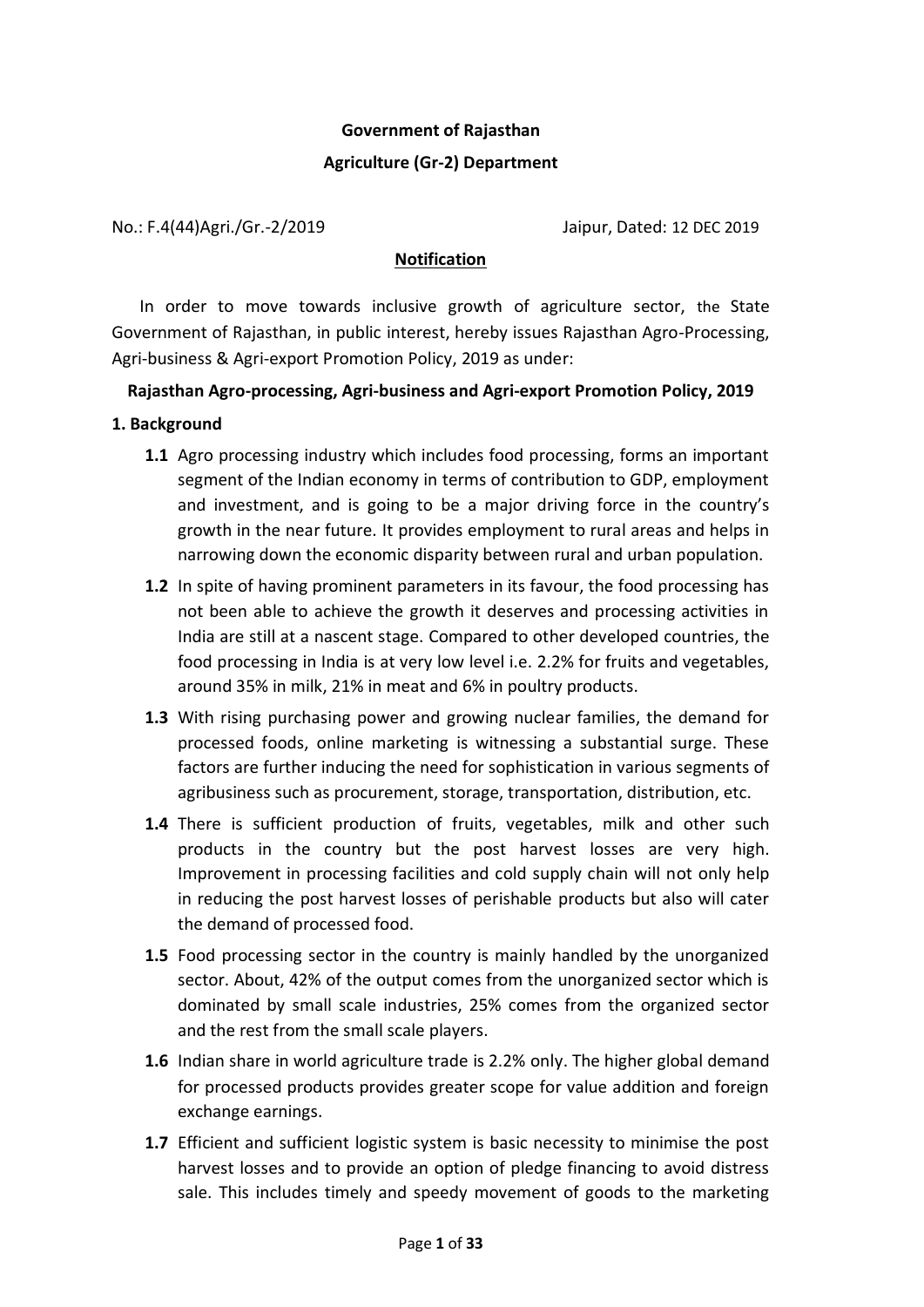destination and keeping them safe for availing in the off-peak season. The seasonality in production and perishable nature of agriculture and horticulture produce make it imperative.

**1.8** With increasing urbanisation together with growth of organised retail, food servicing and food processing sector at home and abroad, there has been a surge in the demand for the cold chain facilities in storage and transportation. Therefore, sufficient and efficient cold supply chain will play a significant role in boosting the domestic and export trade of perishable products.

# **2. Rajasthan Agriculture – A Leading contributor**

- **2.1** The agricultural and allied sector contributed to 24.61% of State's total GSDP in 2017-18 and is well above the national average of 14.82%. Animal Husbandry Sector contributes 8.74% to GSDP attributing more than 1/3rd share in Agri sector GSDP.
- **2.2** Rajasthan, with its diverse agro-climatic conditions, is richly endowed in the cultivation of a variety of crops and a strong animal husbandry sector.
- **2.3** Rajasthan State occupies  $1^{st}$  position in production of mustard, guar, 2<sup>nd</sup>position in gram, cumin seeds and all other coarse cereals, 3rd position in soybean, pulses and oilseeds. Similarly, in case of horticultural crops, state holds  $1<sup>st</sup>$  position in production of carom-seeds, coriander, fenugreek, henna and isabgol,  $2^{nd}$  in vegetables,  $4^{th}$ in garlic,  $6^{th}$ in oranges,  $8^{th}$ in pomegranate.
- **2.4** State boasts of net supplier in commodities like oilseeds, pulses in which country is dependent on imports for fulfilling the nutritional requirement of burgeoning population. State is having production surplus in many crops not only in country but also in world e.g., isabgol, guar, senna, henna etc.
- **2.5** Animal Husbandry sector has a great potential for rural self-employment at lowest possible investment per unit. Therefore, livestock development is a critical pathway to rural prosperity.
- **2.6** As per the livestock census of 2012, there are 577.32 lakhs animals and over 802.4 lakhs poultry in the State. Rajasthan has 11.26% of the country's livestock population and contributes about 12.93% of the total milk production and 32.89% wool produced in the country. Rajasthan is first in wool production while second in milk production.
- **2.7** Rajasthan has freshwater as well as saline water resources. It has about 4.23 lakh hectares fresh water area besides 80lakhhectares area as rivers and canals, 80 thousand hectares waterlogged and 180 thousand hectares salt affected areas at full tank level.
- **2.8** The abundance of unutilized water reserves offers great scope for scientific fish culture and establishment of processing facilities for high end markets including export. There is huge scope for ornamental fishing as well in Rajasthan.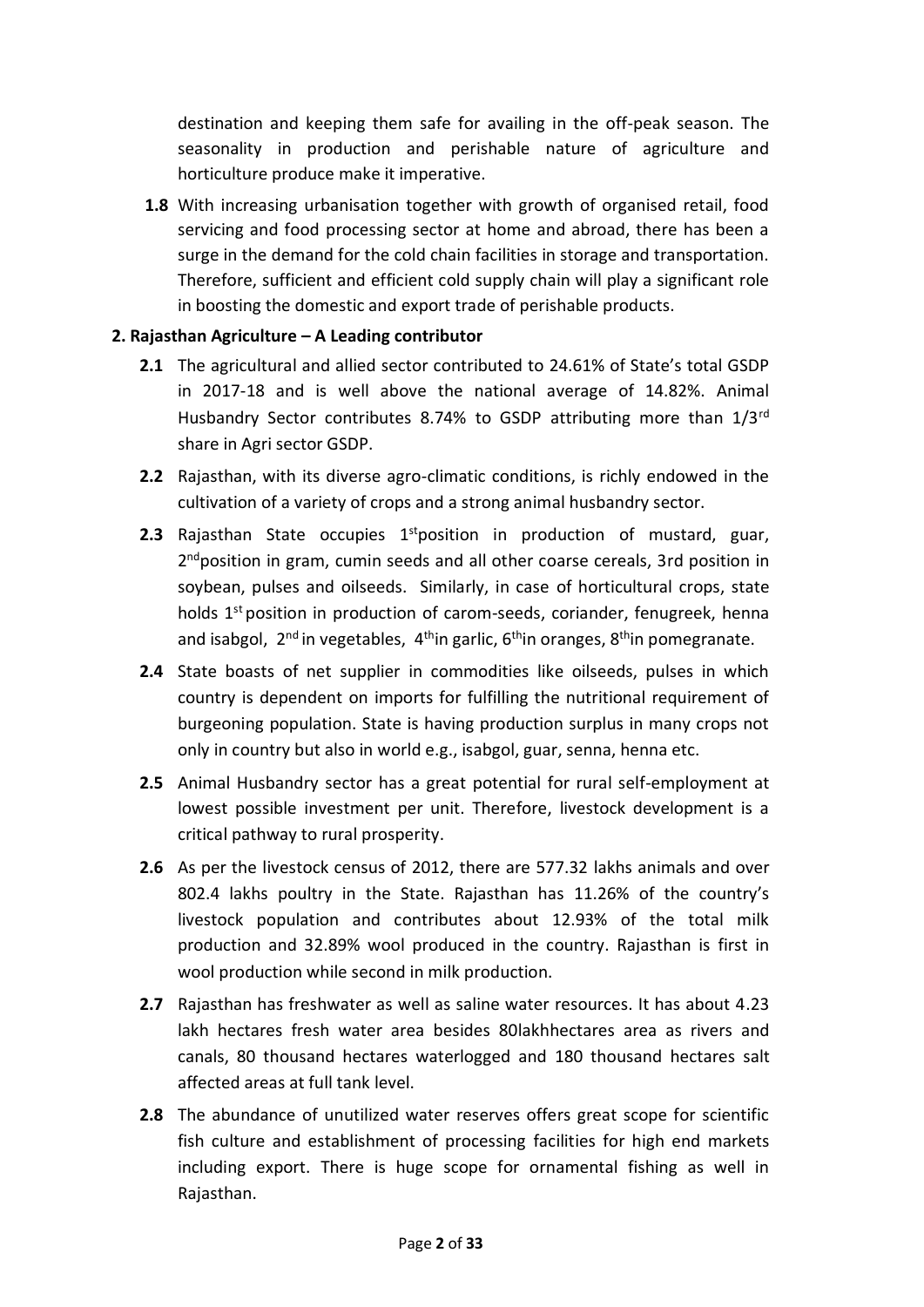- **2.9** High-tech infrastructural adoption in protected cultivation is paving way for cluster based demand oriented production planning. The area under green houses and shade net houses is 44.9lakh sqm and 6.76 lakh sqm respectively.
- **2.10** Rajasthan is one of the largest states in India partaking in organic farming, with over 81,000 hectares of registered organic farm area.

### **3. Rajasthan - Agri Infrastructure, Processing and Export**

- **3.1** With around 60% of the State's population dependent on agriculture for livelihood, it is imperative that agriculture should be remunerative and sustainable.
- **3.2** In Rajasthan, the insufficient number of agri-based industries for many crops is depriving State from the advantage of production. Therefore, a paradigm shift in the approach is required from merely harvesting and selling of crops in the local mandi to a demand driven supply activity with an increased focus on processing and value addition.
- **3.3** The diverse agro climatic conditions have resulted in development of some crop specific areas offering adoption of cluster based holistic approach for development of the sector. This approach shall help the growers of crops in finding post harvest solutions within or near the production belt.
- **3.4** There is a cumulative production of around 300 lakhs tonnes of different crops including cereals, pulses, oilseeds, guar, isabgol etc. in the State. The cumulative warehousing capacity with FCI, CWC, RSWC of 28.70 lakhs tones mainly used for storing PDS supplies leaving a very limited storage space for other crops in public sector.
- **3.5** The warehouses available in private sector are based on business consideration rather than farmers needs. Therefore, development of a proper network of warehouses in higher production areas shall provide an opportunity to farmers to store their farm produce for taking a selling decision on an appropriate time with an option of pledge finance against warehouse receipt for fulfilling their immediate needs.
- **3.6** Higher production of vegetables and seed spices need cold storage facilities for preventing qualitative and quantitative losses. There are only 161 cold storages with a total storage capacity of 5.27 lakh tonnes in Rajasthan while a large number of stores required to support the state produce as well meeting the fruit supplies in off peak season.
- **3.7** Large coverage of NCR and higher land cost in other adjoining states makes Rajasthan a lucrative destination for creating logistic infrastructures for catering to the need of NCR.
- **3.8** There is a great scope for expanding the milk procurement and processing network in unrepresented areas. This will allow the equitable distribution of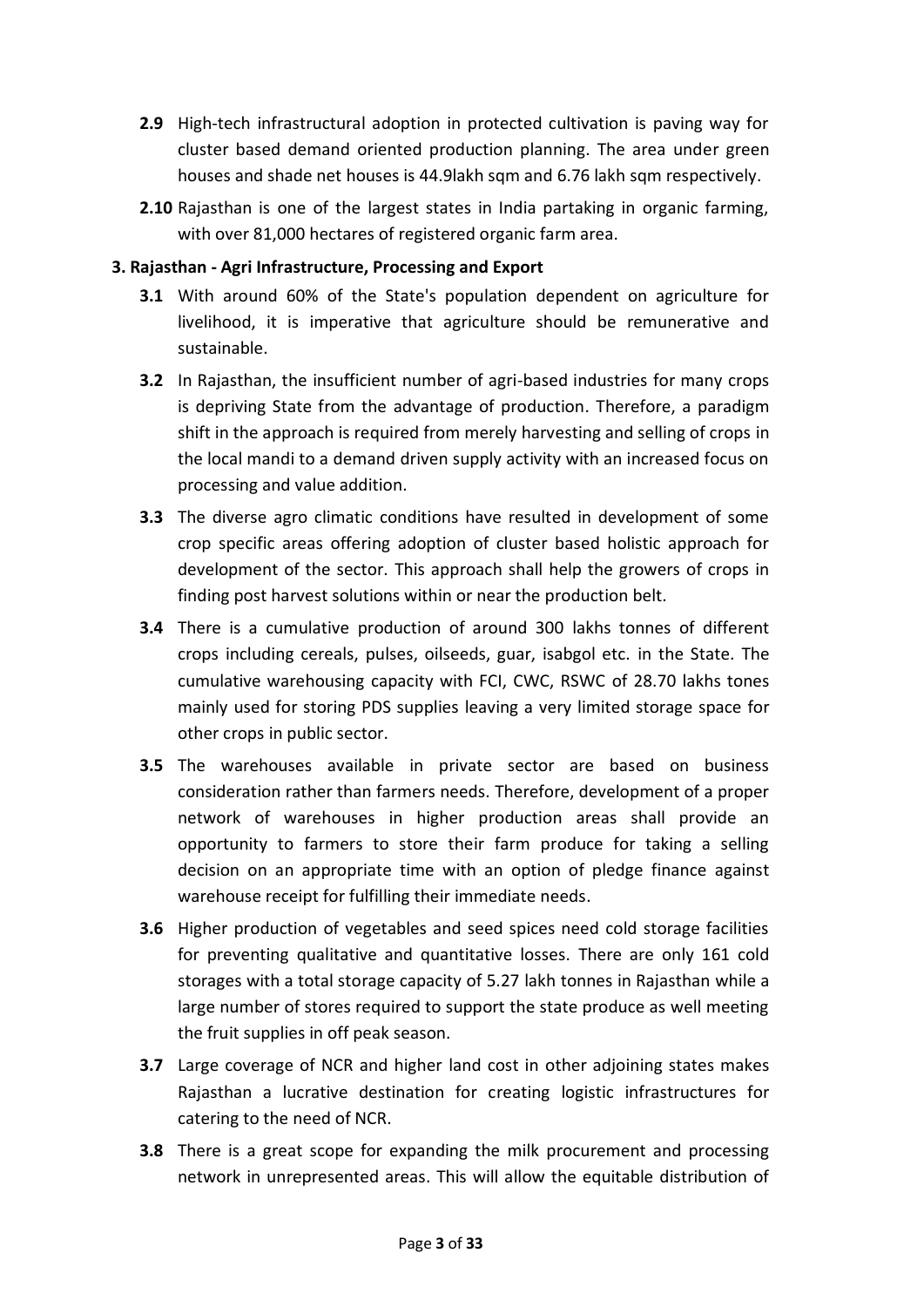technological advancement to isolated areas and substantiate farmers' income on regular basis.

**3.9** Rajasthan has a meagre share of 1.5% in country's agri export of APEDA products. APEDA products cover about 52% of all agricultural export from country. Leading position in some of State specific crops and also a sizeable production of many other crops have not been reflected in export from the State.

# **4. Advantage Rajasthan – Infrastructural and Procedural**

- **4.1** 8,380 sq. km. area constituting 24.50% of the total National Capital Region (NCR) falls in Rajasthan. This provides an opportunity for developing a supply hub to the NCR for fresh and processed food. Similarly, the potential for developing logistic parks near NCR in adjoining districts may also be explored.
- **4.2** Rajasthan touches five major states of the Northern, Western and Central India. It is a natural corridor making State an important trade and commerce centre.
- **4.3** State is having the second largest network of National Highways in the country providing an excellent connectivity from most of the potential agribusiness areas to all the major cities in the country and ports in Gujarat and Maharashtra.
- **4.4** The railway network connects the state to all major cities in India and links the state to ports in Mumbai, Kandla and Mundra in Gujarat.
- **4.5** The State has a fully operational international airport at Jaipur, with direct flights to Sharjah, Muscat, and Bangkok.
- **4.6** A Centre for Perishable Cargo (CPC) at Jaipur, and 8 Inland Container Depots (ICDs)at different locations including Jaipur, Jodhpur and Kota to facilitate trade within and outside India.
- **4.7** Delhi-Mumbai Industrial Corridor (DMIC) Nearly 39% of Dedicated Freight Corridor (DFC) connecting Jawaharlal Nehru Port near Mumbai to Dadri near Delhi is passing through Rajasthan. The opportunities for industrial establishment along the route are eminent as a band of 150 km has been chosen on both sides of the 1493 Km long DFC to be developed as the DMIC.
- **4.8** Land Availability: Rajasthan Industrial Development and Investment Corporation Ltd. (RIICO) has developed 338 industrial areas with about 82,000 acres throughout the state. The complete details of vacant land in these areas are available on official website of RIICO.
- **4.9** Rajasthan, geographically the largest state of India, offers land in plenty and at competitive prices. This offers a great scope for development of new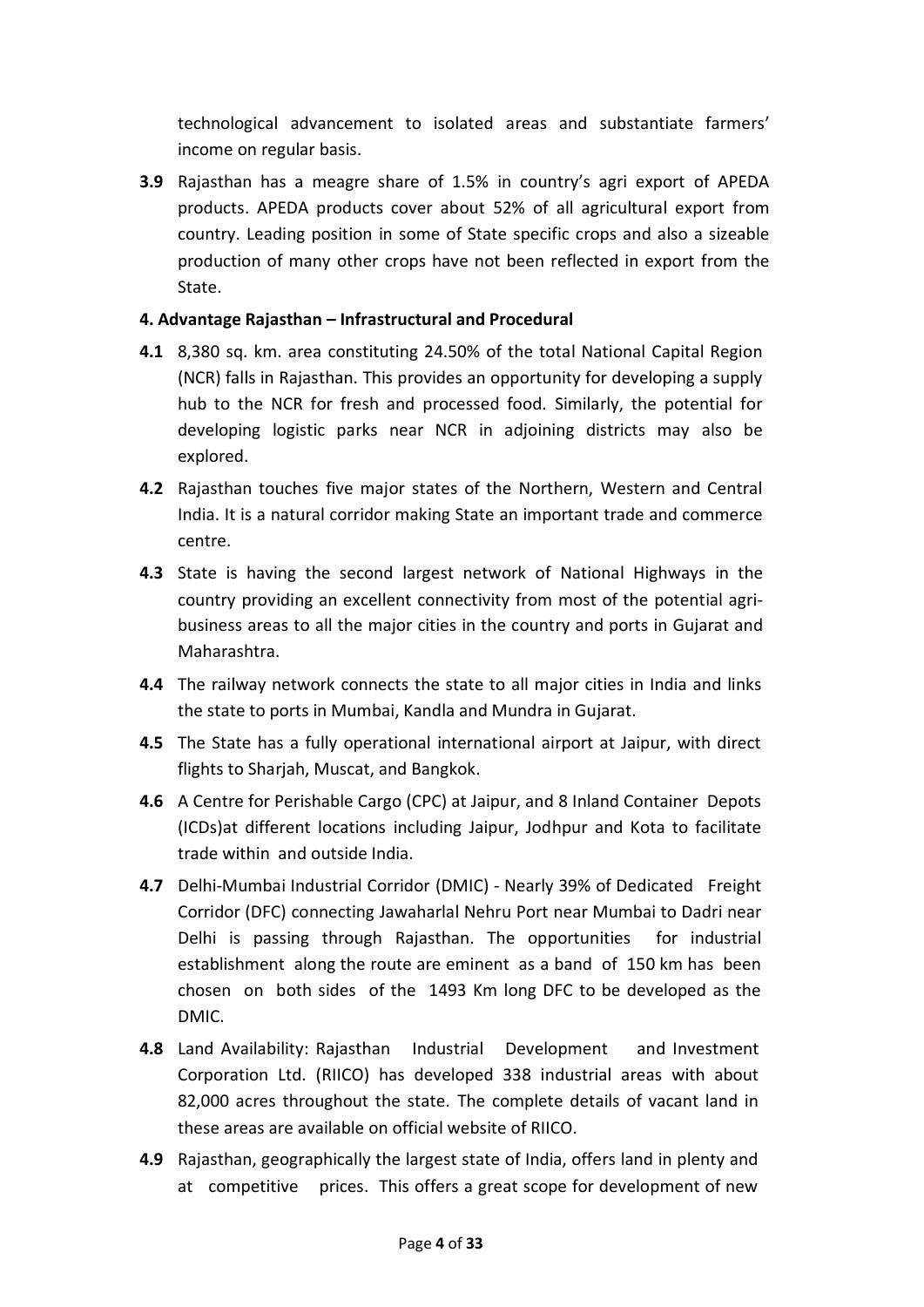areas near production surplus clusters in public as well private sector.

- **4.10** Single Window Approval : A Single Window Clearance System (SWCS) is operational at Bureau of Investment Promotion (BIP), Rajasthan as a single point interaction mechanism for entrepreneurs to interact with the State for seek statutory approvals for their projects. Keeping with the times, the entire process of application and monitoring is through web-enabled software called the Single Point Electronic Monitoring and Clearance System.
- **4.11** Agriculture Market Reforms: Provisions in the State APMC Act have been made for contract farming, direct purchase outside the market yards, unified license etc. Further, Rajasthan is one of those few states, which has done away with Mandi Fee/user charge on perishable items like fruits and vegetables.

#### **5. Objectives**

This policy endeavours to make Rajasthan as production and supply hub of processed agricultural products and a destination of choice for investors, processors and exporters. The policy is aimed at the following objectives:

- **5.1** To promote cluster based approach in production and agro-processing.
- **5.2** To augment farm gate infrastructure
- **5.3** To promote backward-forward linkage for a sustainable system for farming and industrial sector
- **5.4** To minimizing the post harvest losses by strengthening the supply chain.
- **5.5** To accelerate capital investments in value and supply chain of agriculture and allied sector.
- **5.6** To augment the capacity of agro-processing sector to upscale the operations through capital infusion, technology transfer and handholding support.
- **5.7** To promote market outreach of fresh fruits & vegetables, ethnic food items, organic produce and value added agri-products of state in domestic and international market and to build a strong State brand.
- **5.8** To support the agro-industry for greater compliance and adoption of the standard of food safety and hygiene in order to meet the norms set up by FSSAI and importing countries.
- **5.9** Capacity building and skill upgradation through institutional training to ensure sustainable employment opportunities to the people and also to reduce the gap in requirement and availability of skilled manpower in the food processing sector.
- **5.10** To develop state as logistic hub by creating support infrastructures near NCR and in DMIC catchment area.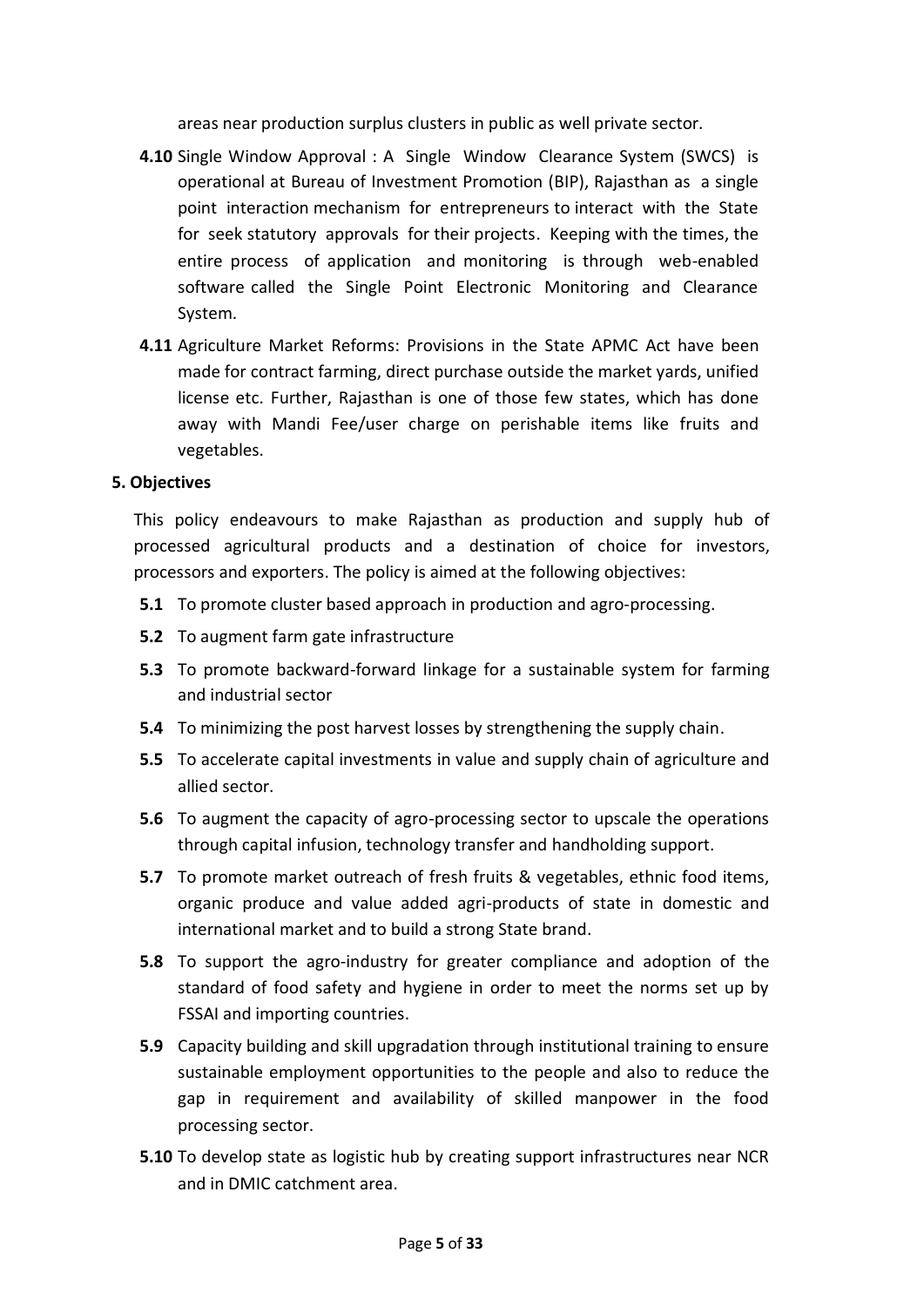**5.11** To initiate suitable policy measures for developing a fast and vibrant agri business sector.

### **6. Scope &Coverage**

- **6.1** The Policy will be applicable to new agro processing and agro business enterprises set up in the State and to existing agro-processing and agrobusiness enterprises undergoing modernization, expansion or diversification. The term modernization, expansion and diversification would have the same meaning as in the Rajasthan Investment Promotion Scheme.
- **6.2** The Policy also seeks to promote and encourage value addition and loss reduction in agriculture, including horticulture and animal husbandry sector and encourage the development of agro processing infrastructure and human resources.
- **6.3** This Policy shall promote export of agriculture products produced in the State.
- **6.4** The policy aims at creating an ecosystem and developing synergy between farmers and industry by providing markets to farm produce and raw material to market and industry on sustainable basis.

### **7. Duration**

All agro-processing and agri-business enterprises which commence commercial production/ operations and fulfill all other requirements/obligations, as may be prescribed, will be eligible for incentives under this Policy. The Policy will be operative till 31<sup>st</sup> March, 2024 and be reviewed in year 2021.

#### **8. Definitions**

The various terms used in this policy would carry the same meaning as in the Rajasthan Investment Promotion Scheme, unless specified otherwise in this Policy. Some of the agri sector specific definitions meant for extending different benefits under this Policy are being given hereunder:

"**Agriculture products**" means produce of Agriculture, Horticulture, Sericulture, Floriculture, Aromatic, Herbal & Medicinal plants, Fisheries, Poultry, Apiculture, Dairy and shall include minor forest produce and livestock based products;

"**Agri Cluster"** means an area where market is provided for agriculture products, by bringing together farmers, aggregators, processors and distributors at one place. It shall also include Agro-processing clusters being set up under the scheme of Kisan Sampada Yojana implemented by Ministry of Food Processing Industries, Government of India or to be set up under any other scheme of the State or to be declared by the Government;

**"Agri-marketing or Agri-business**" means business that derives most of its revenue from agriculture and may cover processing, manufacturing and distribution of agricultural products;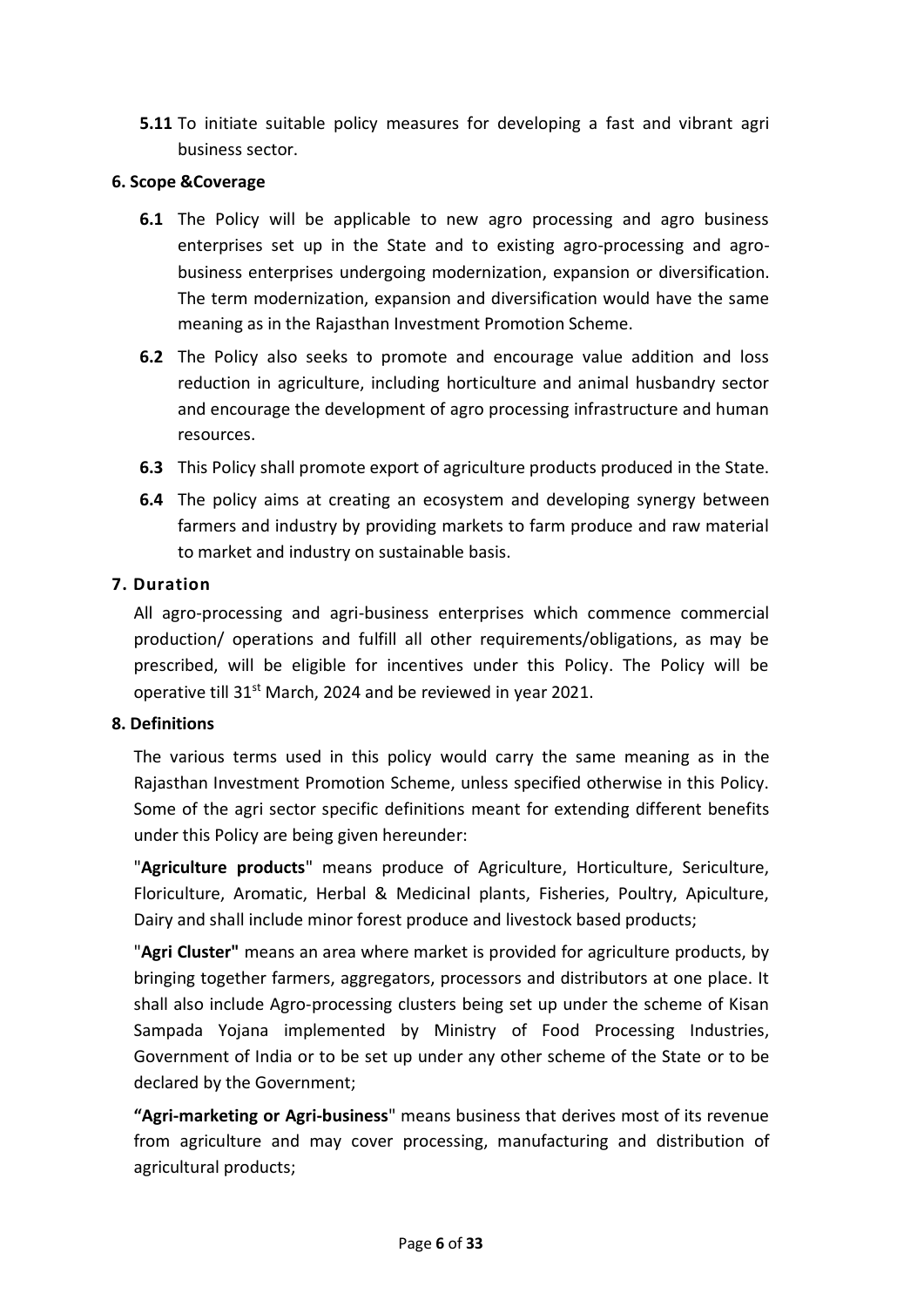"**Agro-processing**" means processes that use agriculture products, agri-waste and intermediate agriculture products to produce products in a manner that there is a transformation in the nature of the agriculture product;

**"Agro-processing and Agri-marketing sector"** means the sector comprising enterprises engaged in such agro-processing and Agri-business or agri-marketing activities as defined above;

**"Backward Area"** means an area as the Government may so notify by an order;

**"Collection/Aggregation Centre"** means a place having facilities namely platform, cleaning, grading, assaying, warehousing and/or cold storage, electronic weighing etc. required for preparing farm produce for sale to forward marketing channels;

**"District Level Screening and Sanctioning Committee"** means District Level Screening and Sanctioning Committee (DLSC) for screening and sanctioning the proposal as prescribed under the Policy;

**"Farmer"** means a person actively engaged in the economic and/or livelihood activity of growing crops and producing other primary agricultural commodities;

**"Farmer Producer Organisation/Company"** means a company of Farmer Producer Members as defined in part IXA of the Companies Act, 1956 (including any amendments thereto or re-enactment thereof) and incorporated with the Registrar of Companies (RoC). Other categories of farmer producer organizations (such as cooperatives) may be considered for inclusion at a later stage. An FPO/FPC should have50 or more farmers for the purpose of availing benefits under this Policy;

"**Food Park"** means an area where market is provided for agriculture products, by bringing together farmers, aggregators, processors, distributors and retailers at one place. It shall also include Mega Food Parks being set up under the scheme of Government of India;

"**Food Processing Sector**" means the sector comprising enterprises engaged in such manufacturing processes in which raw product of agriculture, animal husbandry or fisheries is transformed to make it edible for human consumption;

"**Investment**" or "**Eligible Fixed Capital Investment (EFCI)"**means the investments made in required new building, new plant and machineries and other related fixed assets required to manufacture end product or render services up to the date of commencement of commercial production. (Provided it will not include the items listed as ineligible for computation of eligible investment in Annexure-iii)

**"Mandi Fee/User Charge"** means the fee/Charge being levied and paid under the Rajasthan State Agriculture Produce Market Act, 1961;

**"Micro, Small or Medium Enterprise (MSME)"**means a manufacturing enterprise notified as such under the Micro, Small and Medium Enterprises Development Act, 2006;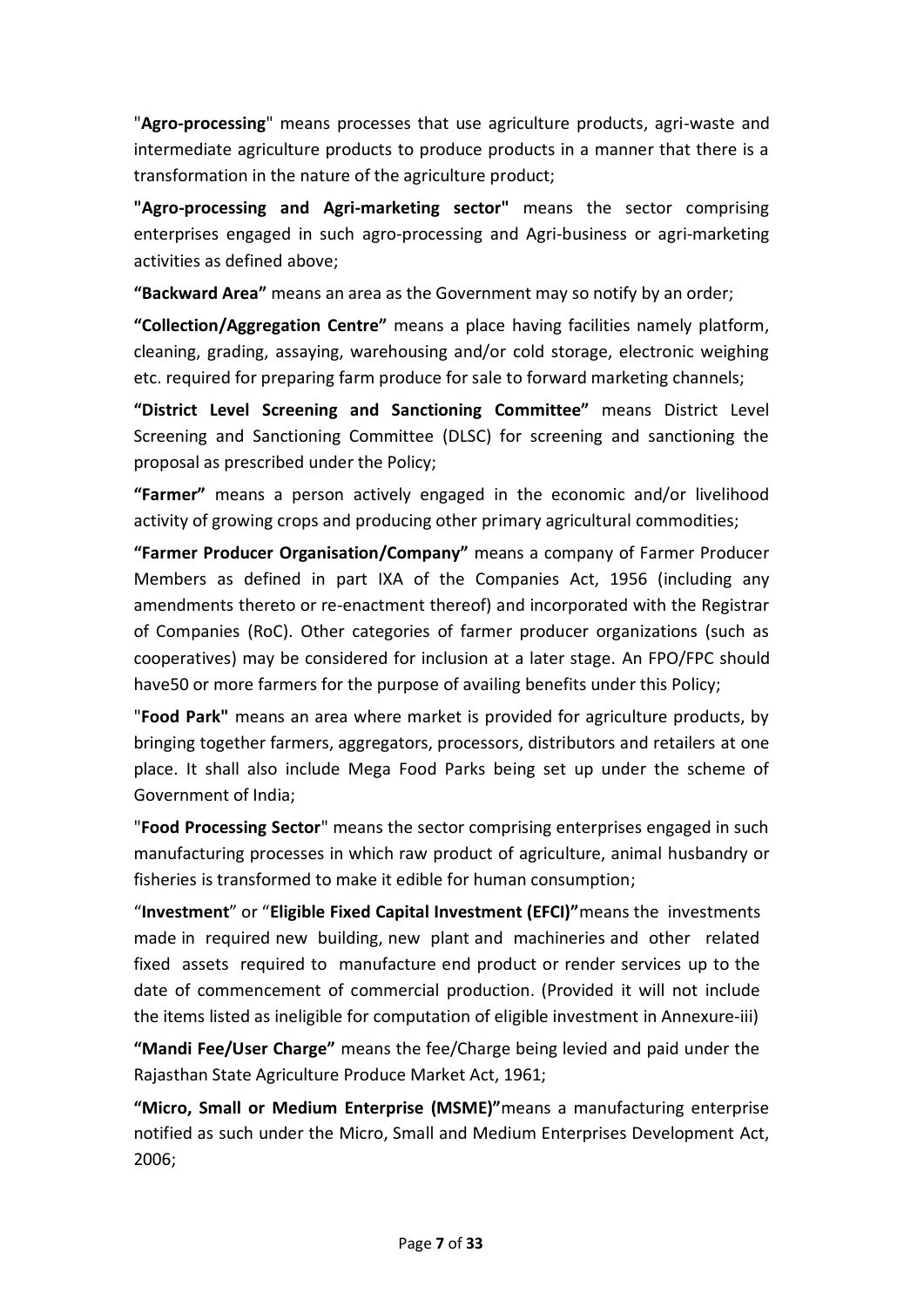**"Service Enterprise"** means an enterprise engaged in providing or rendering of services such as warehousing, cold storage service, e-marketing, grading, standardization, assaying and other services as defined in APMC Act;

**"State Level Sanctioning and Monitoring Committee"** means State Level Sanctioning and Monitoring Committee (SLSC) for sanctioning the proposal and and monitoring the progress of various deliverables under the Policy;

**"TSP area enterprise**" means an enterprise other than a company constituted under the Companies Act, 1956 and

- (i) owned by a person domiciled in TSP area of Rajasthan in case of proprietorship; or
- (ii) constituted by persons domiciled in TSP area of Rajasthan and all the partners or members are domiciled in TSP area of Rajasthan during the validity period of Entitlement Certificate - in case of partnership including limited liability partnership and association of persons;

**"Women/ Schedule Caste (SC)/ Schedule Tribe (ST) enterprise"** means an enterprise other than a Company constituted under the Companies Act, 1956 and other association of persons by whatsoever name it may be called, having:

- (i) Women/ Schedule Caste (SC)/ Schedule Tribe (ST) as proprietor, in case of proprietorship enterprise; or
- (ii) Majority of partners who are Women/ Schedule Caste (SC)/ Schedule Tribe (ST)and such partners are working partner(s) having more than 50% investment in the capital of the enterprise, in case of partnership including limited liability partnerships;

**"Year"** means financial year (From 1st April to 31st March) and quarter means the period of three months ending on 30th June, 30th September, 31st December and 31st March;

**"ZED Certification"** means the certification of manufacturing process under "Zero Defect Zero Effect" policy of Government of India for units in MSME sector.

# **9. Salient Features of the Policy**

A well-developed agro processing sector is expected to increase farm gate prices, reduce wastages, ensure value addition, promote crop diversification and generate employment opportunity for unskilled, semiskilled and skilled manpower as well as export earnings.

Looking to the importance of agro processing in overall development of agriculture, the state government is committed to accelerate the development of Agro based Industries and associated supply chain and value addition infrastructures in the state.

A key initiative of the government would be to metamorphose the supply chain infrastructure which would have multiplier effect in agricultural sector and greatly increase the effectiveness across the entire sector.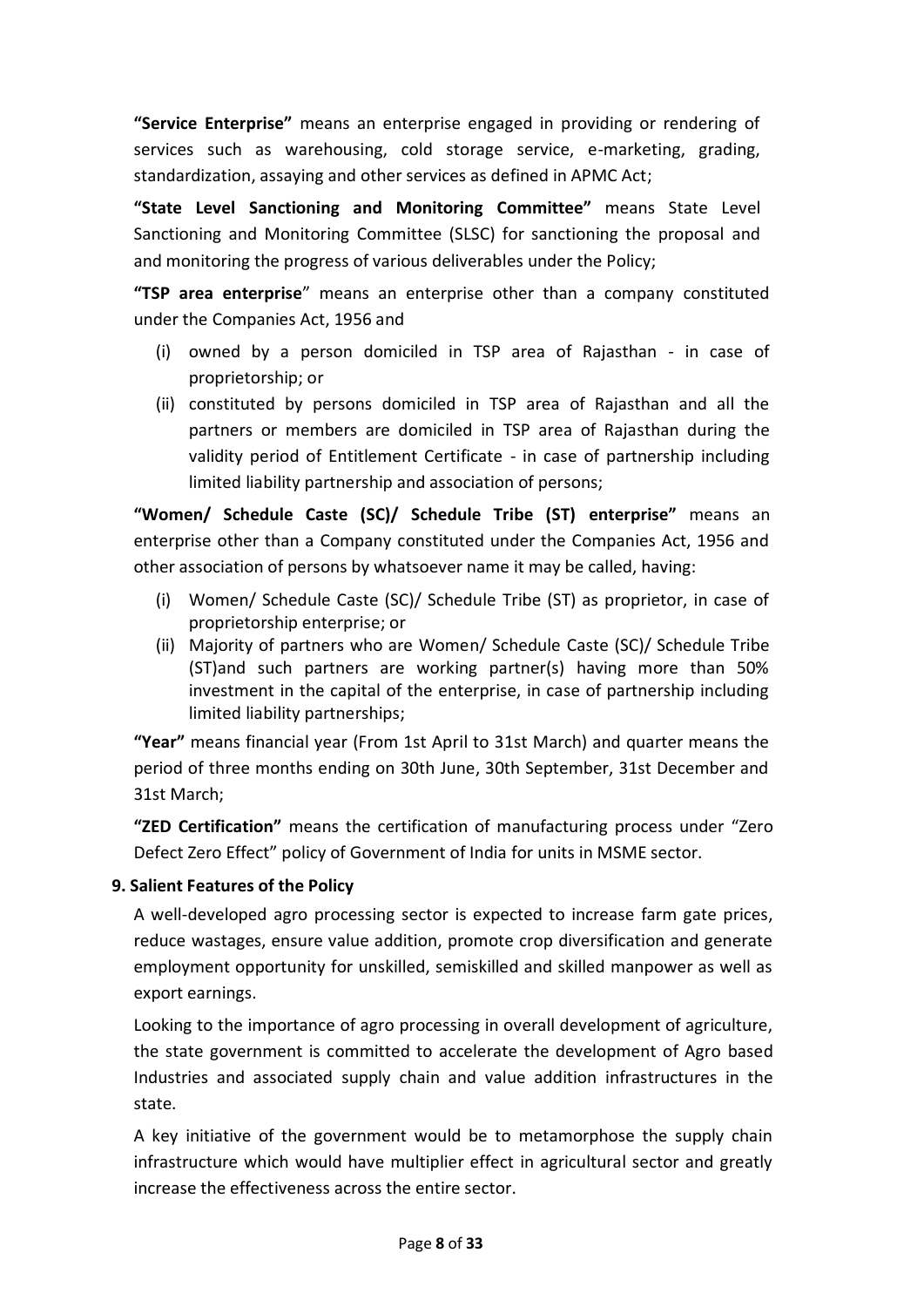All the financial benefits available under different schemes of Central and State Government would be dovetailed for maximizing the incentives and be taken priority over the benefits being available under this Policy. The total benefits shall not exceed the ceiling prescribed for different activities separately in any of the schemes.

The Rajasthan Agro-processing, Agri-business & Agri-export Promotion Policy, 2019 seeks to address the entire value chain in agro-processing, marketing and exports.

The salient features of the Policy are:

# **9.1. Development of Infrastructural Facilities**

- **9.1.1** Agriculture sector spread over a larger geographical area with multiple sub sectors handling voluminous items of varied nature requiring different forms of infrastructure.
- **9.1.2** Creation of area and sub sector specific infrastructure like warehouses, cold storages, pack houses, export facilitation centres, aggregation centres etc. will be encouraged and supported under the Policy in public as well as and private sector.

# **9.2. Capital Investment Subsidy**

- **9.2.1** For setting up of the agro processing industries and infrastructural facilities in agri sector in the state, capital investment will be attracted through a package of grant-in-aid and concessions available under various schemes of the Central and the State Government and also under this Policy.
- **9.2.2** Efforts will be intensified for receiving higher allocation under various schemes of Central Government for post harvest infrastructure development and setting up of agro industries.

# **9.3 Interest Subsidy**

- **9.3.1** Financial assistance to mitigate the financial liability of the enterprises in initial years in the agriculture sector for eligible processing and infrastructural units will be extended.
- **9.3.2** Interest paid on the loan taken from scheduled banks/financial institutions recognised by Reserve Bank of India for meeting the capital expenditure shall be reimbursed at the specified rate for a maximum period 05 years.

# **9.4 Boosting Exports**

- **9.4.1** The huge potential available for export of raw and value added products from the State shall be harnessed by adopting the infrastructural, procedural, qualitative, value addition and marketing measures.
- **9.4.2** A skilful and passionate environment will be created by designing suitable mechanism and strategies for every stage of supply chain.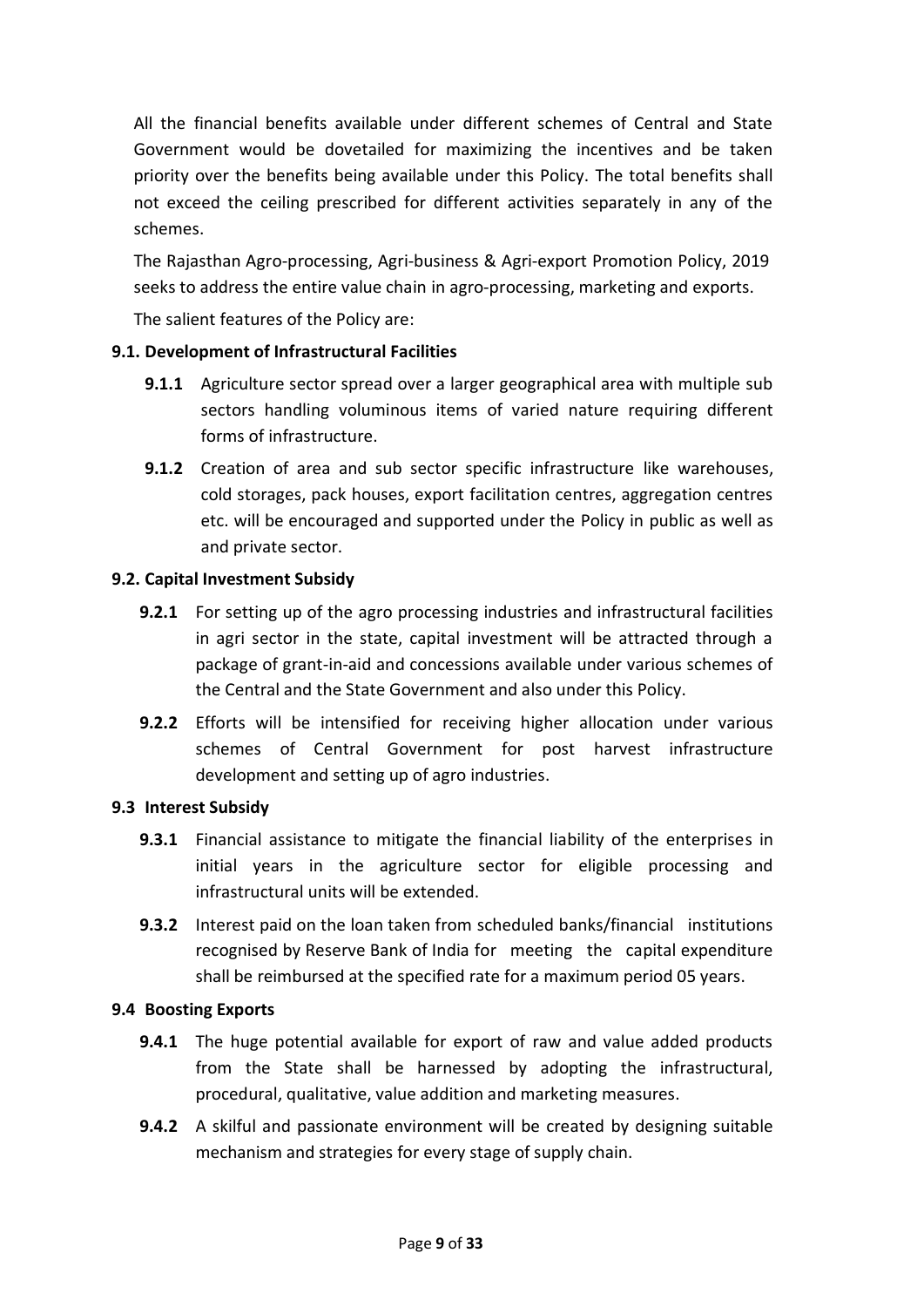**9.4.3** Stakeholders in private and public sector will be energised by imparting required trainings in export procedures and onsite experiences.

### **9.5 Cluster Development**

- **9.5.1** There are a large number of issues of varied nature involved in the course of production to value chain of different crops needing specific cluster based approach for redressal.
- **9.5.2** Cluster approach is likely to result in a more focused pre and post-harvest management of the production as well as in upgrading the supply chain to attain much higher levels of export from the clusters.
- **9.5.3** Efforts will be made to develop clusters of crops and animals near the production surplus areas and common infrastructures there in.
- **9.5.4** Formation of agro industrial parks, food parks, agro-processing clusters shall be encouraged in public as well as private sector. This will help in leveraging farming community to realise better price of produce and in increasing income through entire value chain.
- **9.5.5** Common facilities and market infrastructures will also be promoted in the clusters.

The formation/rectification/inclusion or removal of any of the cluster or a crop or an area in a cluster may be done by the State Level Sanctioning and Monitoring Committee (SLSC) as mentioned in Annexure (iv).

# **9.6 Promotion of FPOs/FPCs**

- **9.6.1** Farmer Producer Organization/Company is a collaborative community model of producers and has emerged as one of the most effective pathway to address the many challenges of agriculture, most importantly, improved access to investments, technology inputs, scale of operations in input and output marketing and of course the traceability for origin-based reliable marketing for domestic and export markets.
- **9.6.2** Highly successful FPOs/FPCs and Producer Companies in dairy sector present a strong but challenging case of replicating it in other segments of agriculture.
- **9.6.3** Development of Common Facilitation Centre for FPOs/FPCs registered under respective companies Act/cooperatives societies Act/ societies registration Act (with minimum 50 number of farmer members) will facilitate member farmers in primary value addition. It will help them in enhancing their bargaining power especially for small and marginal farmers, easy market access and income enhancement through better realisation of the prices.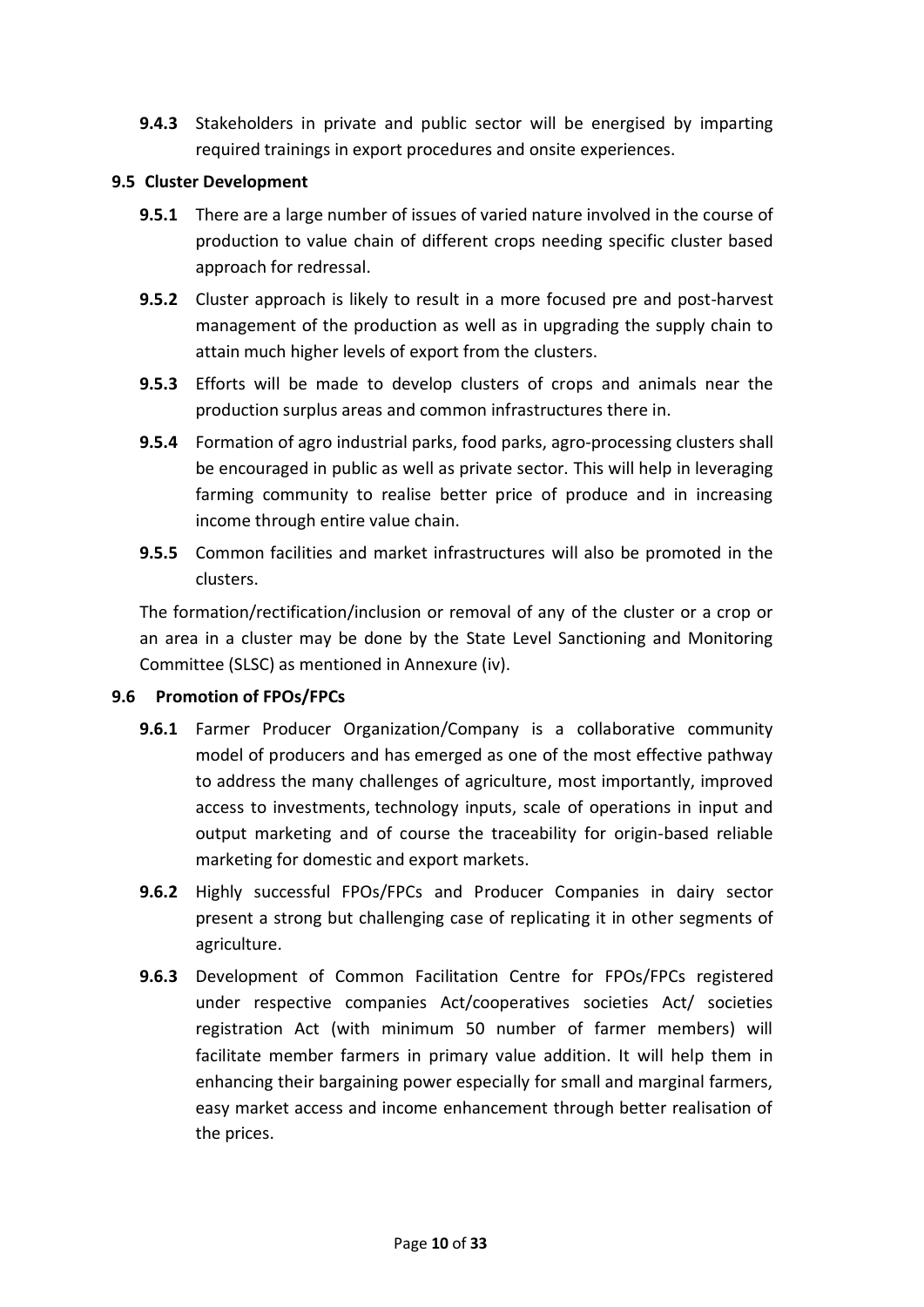- **9.6.4** The focus will be on development and strengthening of common facilitation centres for these institutions to help them in delivering the desired attributes and in attaining the goals.
- **9.6.5** The assistance for the projects promoted by FPOs/FPCs in Backward Districts declared by Government shall be given priority. This will ultimately facilitate the backward – forward linkages in value chain.

#### **9.7 Promotion of Livestock Products**

- **9.7.1** Animal husbandry sector shall be supported for giving impetus to harness the great potential available for producing hygienic milk and livestock products in an organised manner.
- **9.7.2** Like crops, clusters for animal husbandry shall be identified and by adopting Good Animal Husbandry Practices (GAHP), quality livestock products shall be encouraged.

### **9.8 Promotion of Quality Produce**

- **9.8.1** High quality of farm produce at farm level and in successive stages of processing may be ensured by adopting package of Good Agricultural Practices (GAP) during production and followed by the food safety standards during processing and packaging.
- **9.8.2** The required extension as well as infrastructural support for quality promotion shall be given in the Policy.

#### **9.9 Contract Farming**

- **9.9.1** The State Government has already amended the Rajasthan Agricultural Produce Markets Act, 1961 to permit contract farming for fruits, vegetables, medicinal plants, aromatic plants, maize and barley.
- **9.9.2** In order to further encourage contract farming by agro-processing industries, bulk buyers, exporters etc. for a confirmed demand supply match, the State Government will work out solutions for simplification of the relevant rules and procedures for facilitating contract farming in the state.

#### **9.10 Adoption of "Zero Defect Zero Effect" Policy**

- **9.10.1** Greater focus will be on promotion of Zero Defect and Zero Effect (ZED) manufacturing amongst micro, small and medium enterprises (MSMEs) and ZED Assessment for their certification. It will address the quality and ecological needs of domestic and overseas customers, society, employees, partners, regulators, and investors.
- **9.10.2** After ZED assessment and adoption of proper other tools, MSMEs can reduce wastages substantially, increase productivity, expand their market as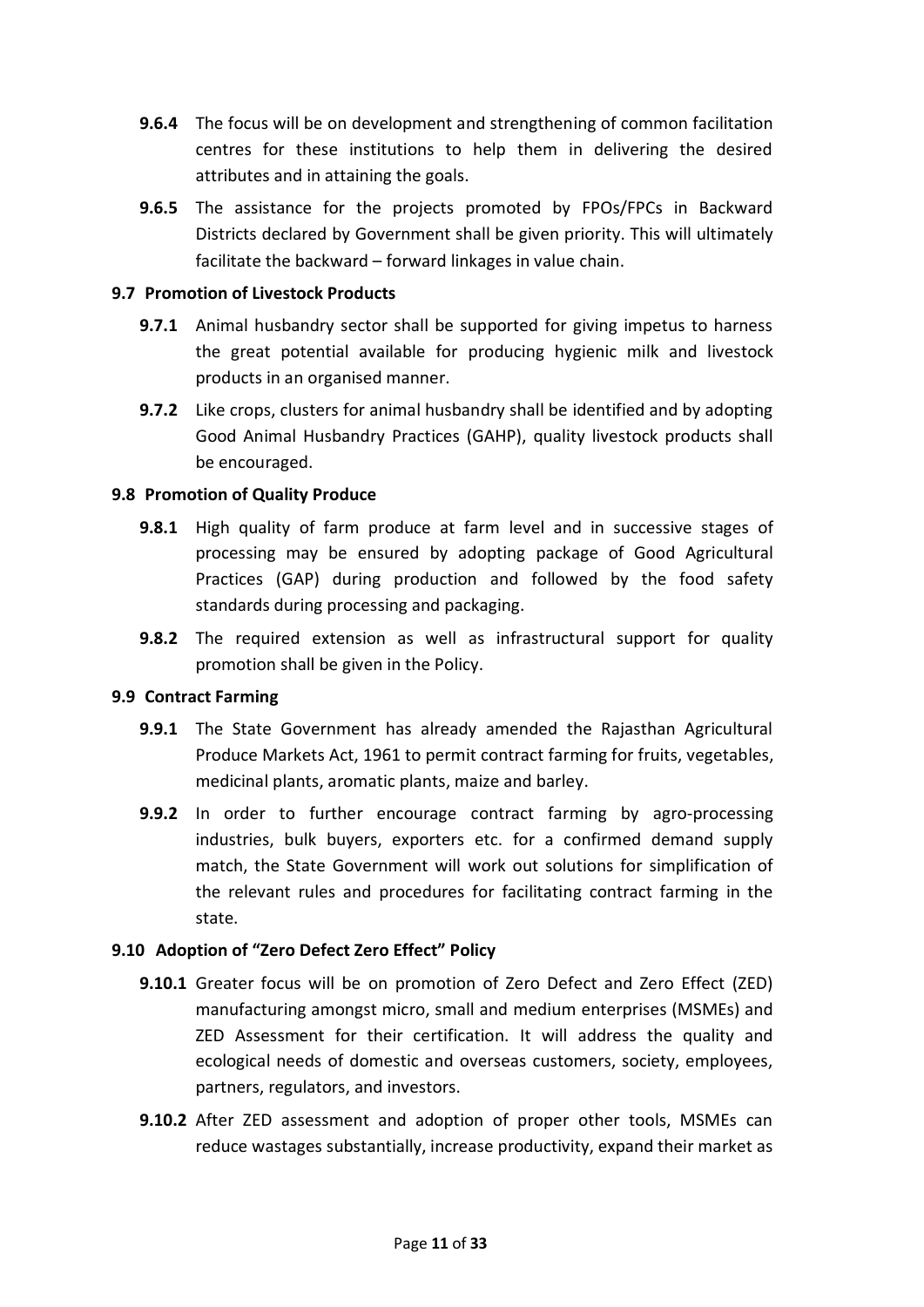Indian Origin products (lOPs), Vendors to CPSUs, more IPRs, development of new products and processes etc.

**9.10.3** ZED certification will enable the advancement of Indian industry to a position of eminence in the global marketplace and leverage India's emergence as the world's supplier through the 'Made in India' mark.

#### **9.11 Focus on Traceability**

- **9.11.1** The intention of the cluster based production approach and through FPOs is to confirm the origin of the produce with watch on the practices followed in production.
- **9.11.2** Traceability will ascertain the quality parameters adoption and facilitate value based marketing by addressing the concerns of consumers' domestic and overseas markets. This will also help in confirming the expanded market linkages.

### **9.12 Widening of Markets**

- **9.12.1** To expand the organised markets for state produce, the demand markets at home and abroad shall be explored and efforts shall be made for tapping the same.
- **9.12.2** Initially financial assistance will also be extended to economize the supplies to distant markets.
- **9.12.3** A database for potential avenues for state produce shall be created.

# **9.13 Online Mandis**

- **9.13.1** To bring in more transparency, greater competition and better returns for the farmers, 25 mandis have been connected with electronic National Agriculture Market (eNAM) platform.
- **9.13.2** Government of India has consented for including 113 more mandis for bringing on to this platform. Efforts will be made to bring in more and more number of mandis under the ambit of this platform and transferring the benefits of technology for higher price realisation to the farmers.
- **9.13.3** The e-platform would help farmers to sell their produce directly in the market, obviating middle-men, through the electronic trading platform. It would also help traders in open price discovery and greater accessibility owing to the online platform.

#### **9.14 Promotion of State Brand**

Brand promotion drive shall be championed to establish and secure recognition for state as a major supplier of products in which it is having production advantage.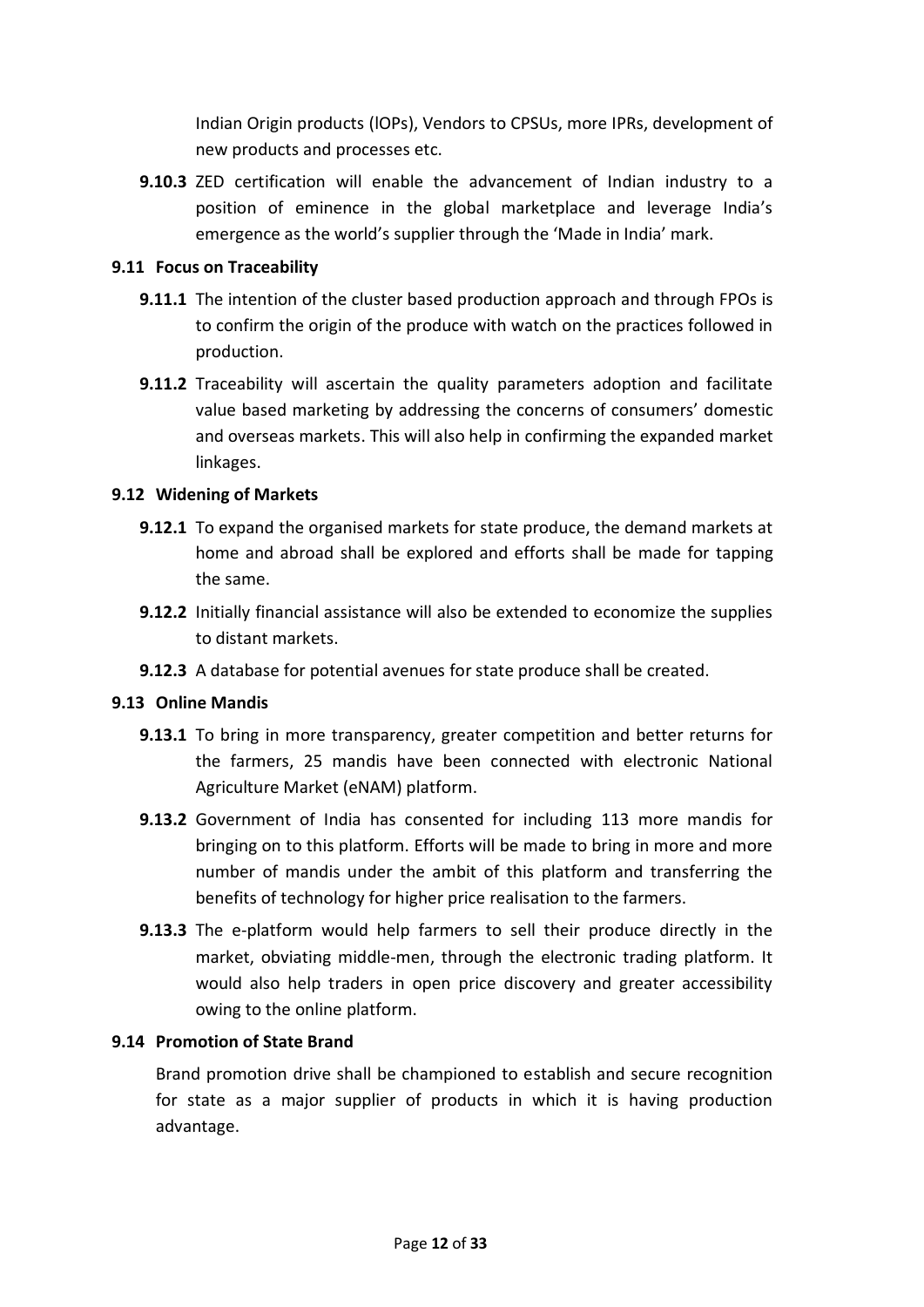### **9.15 Promotion of Geographical Indication**

- **9.15.1** Some of the Rajasthan origin products have peculiar characteristics owing to specific agro climatic conditions and effect of other natural resources and local skills. These specific indications give them recognition and edge in marketing.
- **9.15.2** These peculiar products would be identified and assisted for geographic recognition by initiating appropriate institutional efforts.

### **9.16 Employment Generation**

**9.16.1** Efforts will be made to generate opportunities of employment under the agro-processing and agri-business sector in the state by enhancing technical competency and imparting skill to unemployed persons, promoting capital investment for setting up of units and developing supply chains.

### **9.17 Skill Development**

- **9.17.1** Agro-processing and agri-business, being emerging areas with a vast growth potential, is facing a shortage of skilled manpower. The State Government would encourage and support Agricultural Universities and other institutions in the State to commence courses in food processing, packaging and agri-marketing.
- **9.17.2** The sector specific skill development and upgraded training modules would be designed and facilitated with the help of State Nodal Agency for imparting skill development training i.e., RSLDC also.
- **9.17.3** RSLDC would also maintain a database that is accessible to the enterprises and provides a direct interface with the skilled manpower available for ready employment.

# **9.18 Electricity Facility**

- **9.18.1** Agro-processing and agri-business enterprises would be entitled to immediate release of power connection, subject to technical feasibility.
- **9.18.2** Cold chain, being an important element of supply chain, would be treated as part of agro-processing and accordingly be eligible for tariff rate and concession in electricity duty.
- **9.18.3** Agro industries with a limited production cycle for specific crops would be accorded the status of seasonal industry for exempting them to pay fixed charges during no work period.
- **9.18.4** Adoption of solar energy shall be encouraged under the policy.
- **9.19 Providing conducive atmosphere for setting-up Agro-processing Industry and Agri-Business**
	- **9.19.1** The State Government will make sincere efforts to meet the basic requirements of the entrepreneurs for setting up of Agro-processing Industry and Agri-business centres in the state.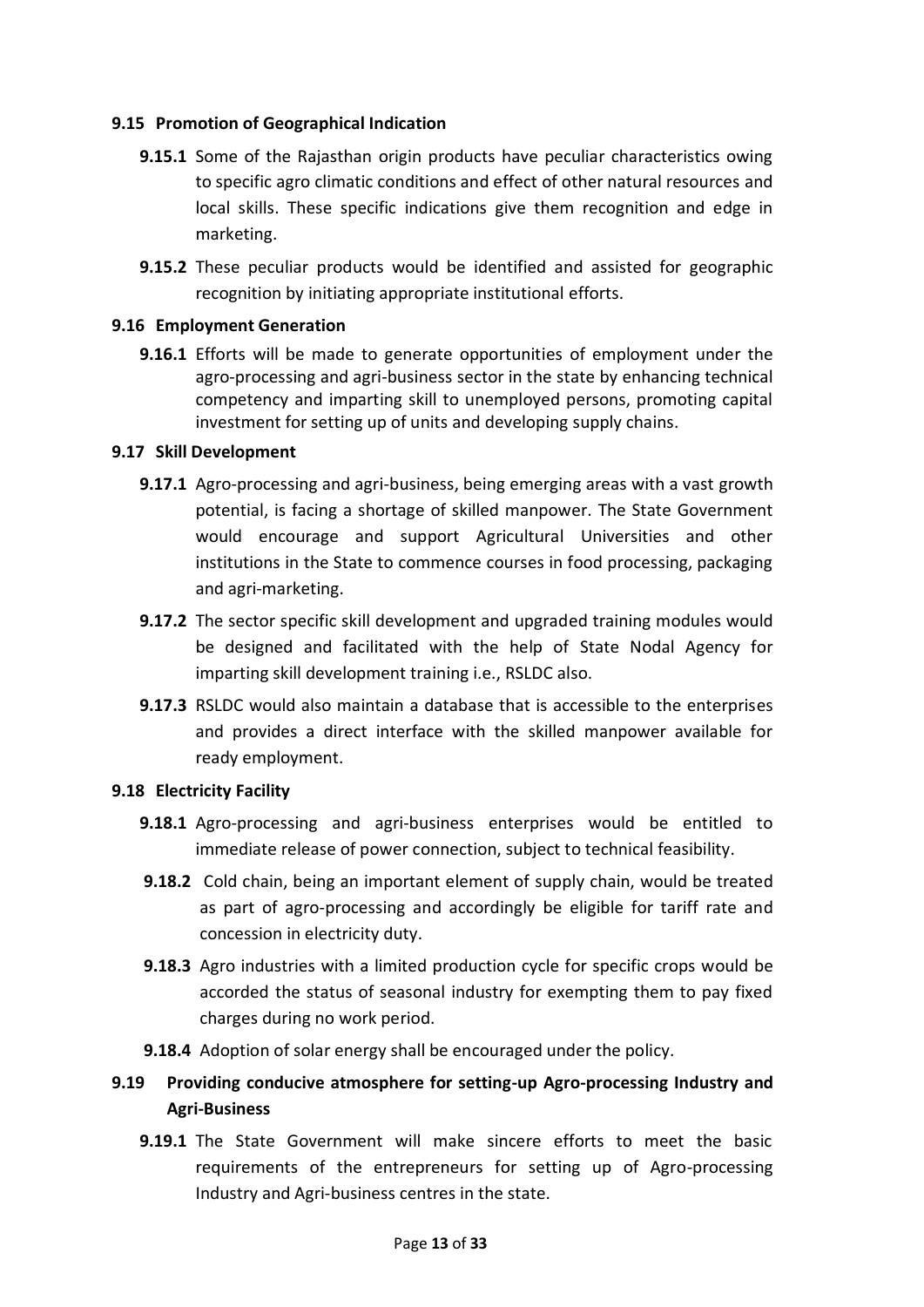- **9.19.2** The Rajasthan State Agricultural Marketing Board will initiate simplification of the procedures for implementation of facilities to be made available under the Policy.
- **9.19.3** For greater transparency in operations and real time flow of information and processes, computerization of the office of Rajasthan State Agricultural Marketing Board will be augmented, so that information can be digitally exchanged and all information can be given to the entrepreneurs under one roof.
- **9.19.4** The Rajasthan State Agricultural Marketing Board will evolve a Single Window System on the pattern of Single Window Clearance System (SWCS) for convenience of entrepreneurs.
- **9.19.5** Arrangements will also be made at division, district and mandi levels to give information to the investors regarding available facilities for setting up of agro processing industries and agri infrastructural projects.

# **9.19.6 Creation of Credit Facilitation Fund**

A separate fund of Rs. 500 crores will be created with "The Rajasthan State Cooperative Bank Limited" for ensuring adequate credit facility to all the eligible units under the policy. The Bank will frame a new scheme for funding the units under the policy and will implement it directly or through District Central Cooperative Banks to extend adequate credit facilities to projects/units sanctioned under this policy.

# **10. Eligible Persons/Organizations**

Individuals, Group of farmers / growers, FPOs/FPCs registered under respective companies Act/cooperatives societies Act/ societies registration Act (with minimum 50 number of farmer members), Partnership/ Proprietary firms, LLP, Companies, Corporations, Self Help Groups (SHGs), Cooperatives, Cooperative Marketing Federations engaged in Agro & Food processing would be eligible for financial assistance as per the various schemes to be framed for implementation of Rajasthan Agro-processing, Agri-business & Agri-export Promotion Policy, 2019.

# **11. Eligible Sectors**

All the major activities covered under the sectors listed in the Annexure (i) shall qualify for the benefits admissible under this Policy. The activities listed in Annexure (ii) shall not be eligible for the benefits under this Policy. The ineligible items/expenses given in Annexure (iii), shall not be considered for reckoning the capital investment subsidy under the Policy.

# **12. Applicability of Provisions under MSME Act, RIPS and/or Any Other Scheme of the State Government**

All the benefits for any manufacturing and service enterprises in agro-processing and agri-marketing sector available under RIPS and/or any other scheme of the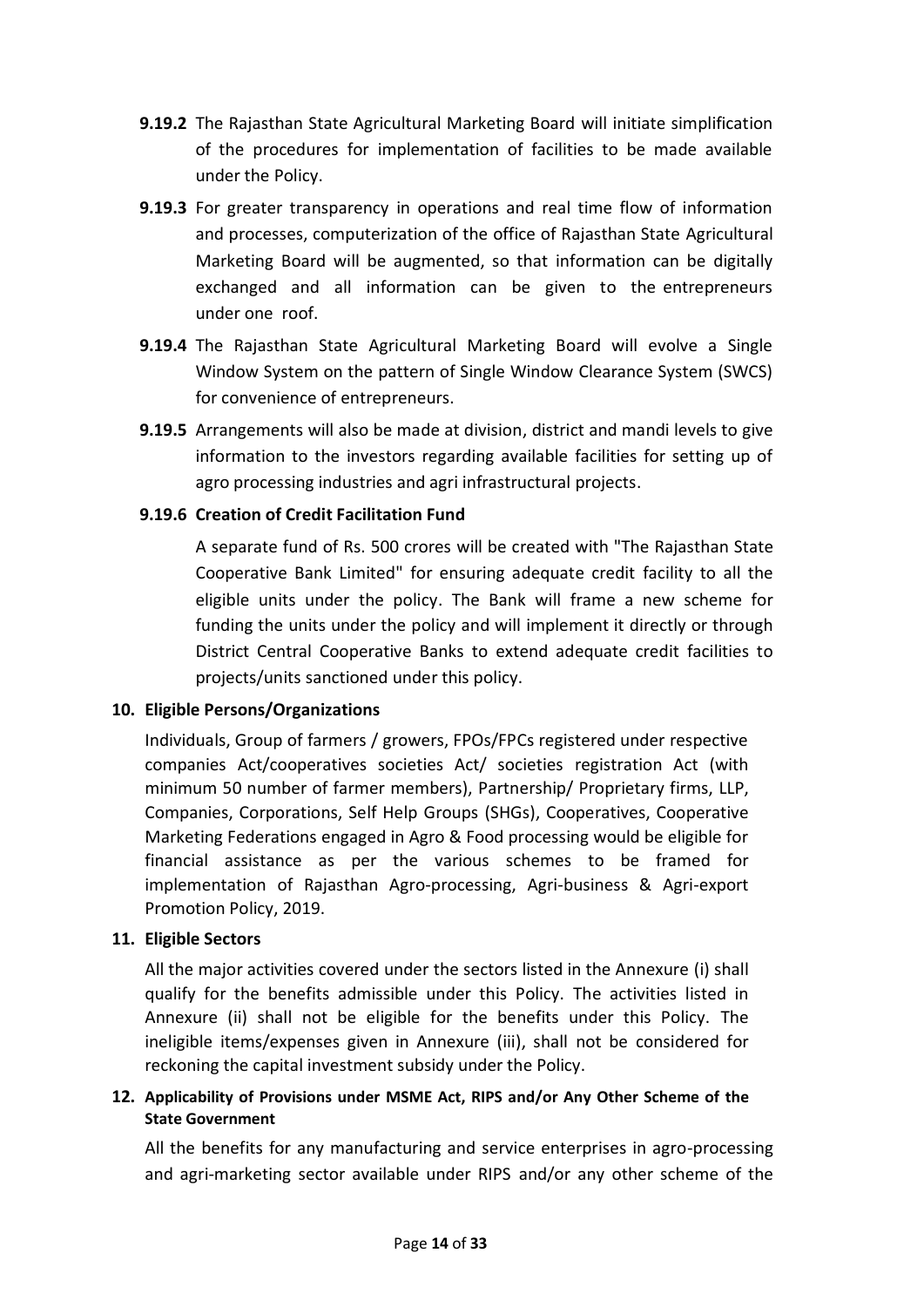State Government in force or to be implemented during the policy period shall be admissible to the units under this Policy in the manner as provided under the concerning scheme.

- **12.1.** The provisions of Rajasthan MSME Act, 2019 shall be applicable to all the units to be established under the provisions of the policy.
- **12.2.** Agriculture sector has been accorded the status of Thrust Sector under the Rajasthan Investment Promotion Scheme (RIPS) and comparatively higher incentives and exemptions are available under RIPS to the units in this sector.
- **12.3.** At present, Enterprises with investment of Rs. 100 crores or more or providing employment to at least 250 persons are eligible for availing customized package of incentives & concessions under RIPS.
- **12.4.** The threshold level for availing customized package of incentives & concessions under section 11 of the Rajasthan Enterprises Single Window Enabling and Clearance Act, 2011 would be lowered for agriculture sector for fresh investment under the provisions of this policy.

Furthermore, to meet certain specific requirements of agriculture sector and to provide incentives which are presently not available under RIPS, the State Government has prepared the **"Rajasthan Agro-processing, Agri-business & Agriexport Promotion Policy, 2019".**

To attain the objectives of the Policy following Schemes shall be implemented under this Policy:

# **13. Schemes to be implemented under this Policy**

# **13.1 Capital Investment Subsidy Scheme**

- **13.1.1 Assistance to farmers or their organisation** A subsidy amounting to 50 percent of expenditure incurred on plant machinery and technical civil work in respect of setting up a new unit eligible as per Annexure (i)or expansion and modernisation/upgradation of the existing units in the state shall be provided, subject to a maximum limit of Rs. 100 lakhs.
- **13.1.2 Assistance for others (other than farmers or their organization)** A subsidy amounting to 25 percent of expenditure incurred on plant machinery and technical civil work in respect of setting up a new unit eligible as per Annexure (i) or expansion and modernisation/upgradation of the existing units in the state shall be provided, subject to a maximum limit of Rs. 50 lakhs.
- **13.1.3 Assistance for units in Mega Food Parks, Agri Clusters declared by Government, Reefer Vehicles**–For projects sanctioned under Pradhan Mantri Kisan Sampada Yojana/MIDH/NHB Scheme of Government of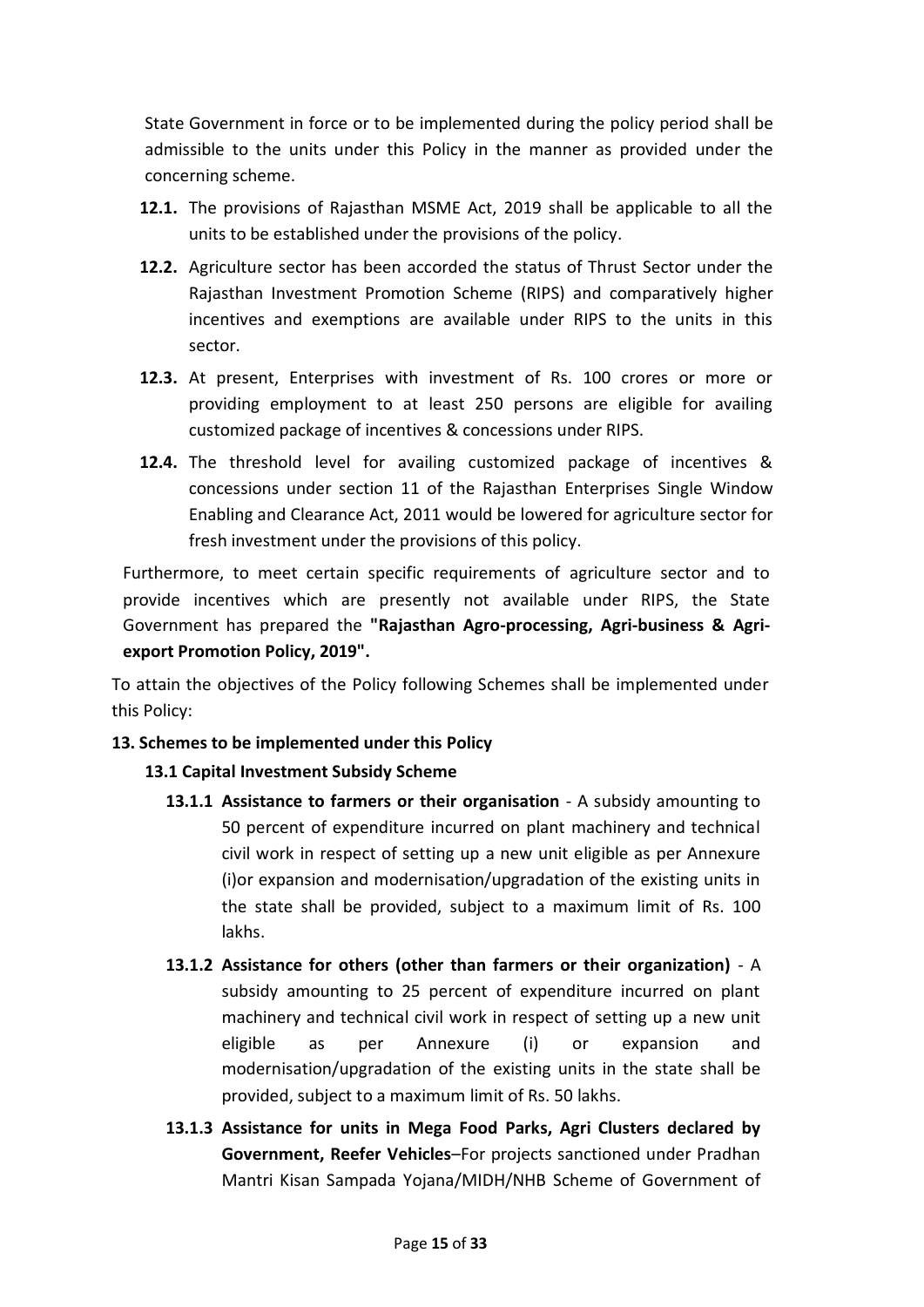India, an additional capital investment subsidy at the rate of 10% of approved cost of plant machinery and technical civil works approved by the concerned Ministry for setting up a new unit eligible as per Annexure (i) will be provided, subject to a maximum limit of Rs. 50 lakhs. This limit shall be Rs.100 lakhs for farmers or their organization.

- **13.1.4 Assistance of Capital Subsidy for Creating Primary Processing Centres / Collection Centres in Rural Areas** - For projects sanctioned under NHB/MIDH/MoFPI/ISAM Scheme, an additional capital investment subsidy at the rate of 10% of the cost of plant machinery and technical civil works to the fruits & Vegetables units or for other commodities/activities declared eligible by the Government for setting up of new unit shall be provided, subject to a maximum limit of Rs. 50 lakhs. This limit shall be Rs.100 lakhs for farmers or their organization.
- **13.1.5** Provided that the subsidy provisioned under the Point 13.1.1 and 13.1.2 shall not be admissible to those proposals which are covered under Point 13.1.3 and 13.1.4 above.
- **13.1.6** The items listed in Annexure (iii) shall not be eligible for computation of eligible fixed capital investment for the purpose of all types of subsidies mentioned above.
- **13.1.7** All the subsidies shall be credit linked back ended with a lock in period of three years and will be extended on the units financed by the RBI recognised financial institutions and scheduled banks.
- **13.1.8** The subsidy amount shall be kept by lending institutions in a separate Subsidy Reserve Fund Account and no interest shall be charged by them on the amount equivalent to the subsidy received by them from the date of receipt.
- **13.1.9** If the unit is entitled for capital subsidy in more than one scheme of State, the applicant can avail subsidy and connected benefits in any of the one scheme.
- **13.1.10** No additional or top up subsidy shall be allowed to units opting for any of the capital subsidy scheme of state.

#### **13.2 Interest Subsidy on Term Loan Scheme**

- **13.2.1 Assistance of Interest Subsidy on the Term Loan for Agro-processing Units**- Interest Subsidy on the term loan @ 5% shall be provided for a maximum period of 5 years or till repayment of loan whichever is earlier and maximum amount of Rs. 50 Lakhs for setting up of new unit or expansion/modernization or diversification of the existing unit.
- **13.2.2 Assistance of Interest Subsidy on Term Loan for Agro-Infrastructural Projects** - Interest Subsidy on the Term Loan @ 5% shall be provided for a maximum period of 5 years or till repayment of loan whichever is earlier and maximum amount of Rs. 100 Lakhs for setting up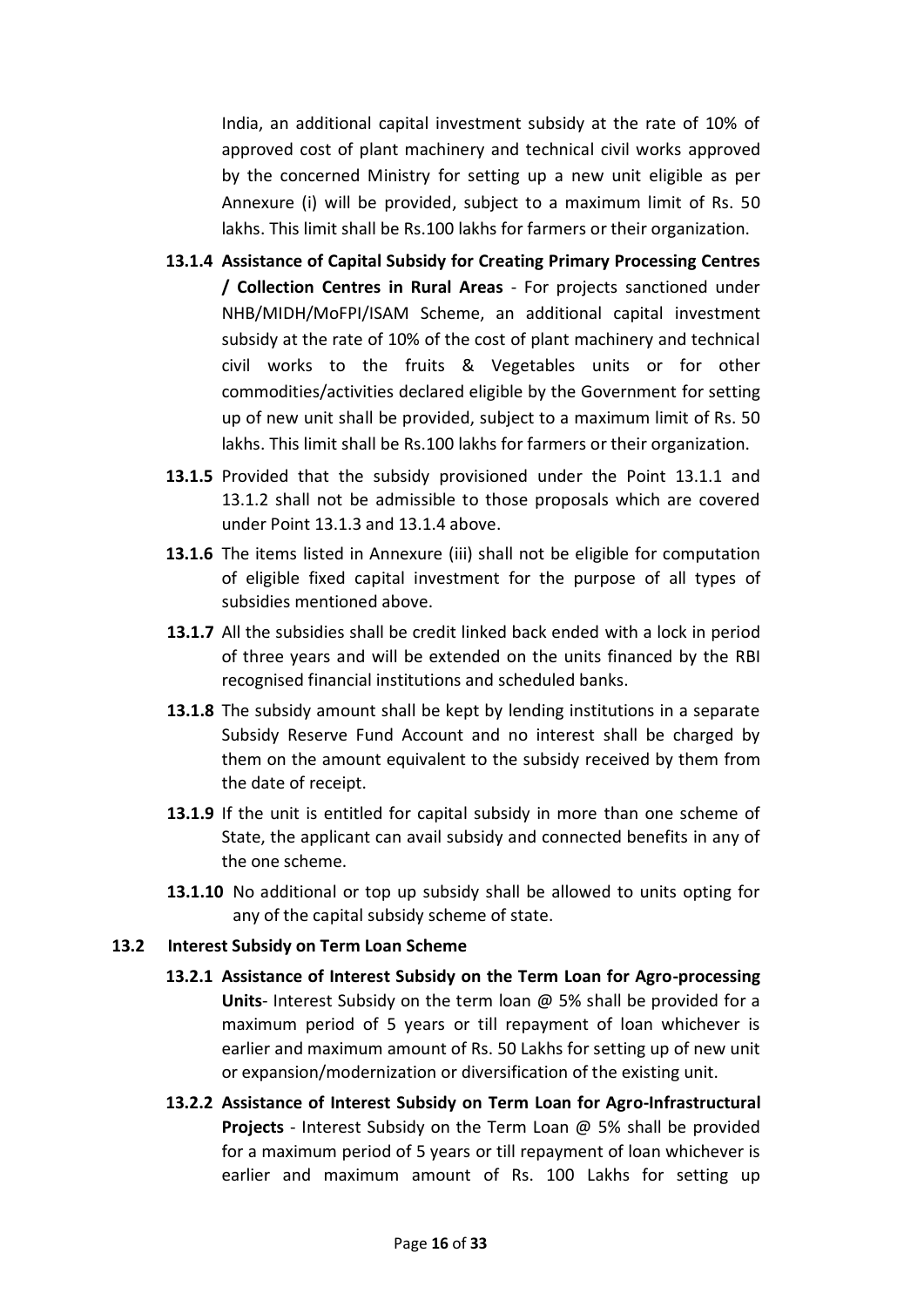Infrastructure Project in Agro-processing Sector and value chain such as Warehouse, Cold Storages, Food Irradiation Processing Plants, Pack houses, Reefer Vans etc.

- **13.2.3 Additional Interest Subsidy on Term Loan** Additional 1% interest subsidy shall be given to Units with 100% ownership of farmers or FPOs, FPCs or similar farmer organizations eligible for capital subsidy. The maximum amount of interest subsidy admissible to farmers or their organisation for all type of eligible activities shall be Rs. 100 lakhs.
- **13.2.4** Additional Interest Subsidy on Term Loan Additional 1% interest subsidy shall be given to Units with 100% ownership of SC/ST or women entrepreneurs and young entrepreneurs with age below 35 years.
- **13.2.5** Additional Interest Subsidy on Term Loan to units in TSP or Backward districts- Additional 1% interest subsidy shall be given to Units set up in the TSP or Backward districts notified by the Government from time to time.
- **13.2.6** Provided that in the cases eligible for capital and interest subsidy as proposed in the Para 13.1 and 13.2, the maximum amount of total subsidy shall not exceed the limit of Rs. 100 lakhs for all the agroprocessing units promoted by other than farmers or their organization and Rs.200 lakhs for farmers or their organization during a maximum period of 5 years. This maximum subsidy shall be Rs.150 lakhs for individual infrastructural projects.
- **13.2.7** The additional subsidy either of 13.2.3, 13.2.4 or 13.2.5 above shall be within the overall ceiling of the total assistance mentioned above.
- **13.2.8** Projects sanctioned for capital subsidy under para 13.1 above, shall be eligible for interest subsidy.
- **13.2.9** To be eligible for this subsidy, term loan account should not be categorized as NPA by the lending institution.
- **13.2.10**The interest subsidy shall be available on the outstanding loan amount net of subsidy and upto the repayment period or continuation of loan account or 5 years whichever is earlier.

#### **13.3 Freight Subsidy Schemes**

# **13.3.1 Freight Subsidy for export of fresh fruits, vegetables and flowers:**

# **13.3.1.1 Export by Air**

- **13.3.1.1.1** An air freight subsidy of Rs.5.00 per kg or 20% of actual freight paid, whichever is less, shall be provided. The maximum admissible subsidy will be Rs. 10 lakhs per beneficiary per year for a maximum period of 3 years.
- **13.3.1.1.2** This subsidy shall be Rs. 10.00 per kg or 40% of actual freight paid, whichever is less, to a maximum limit of Rs. 20 lakhs per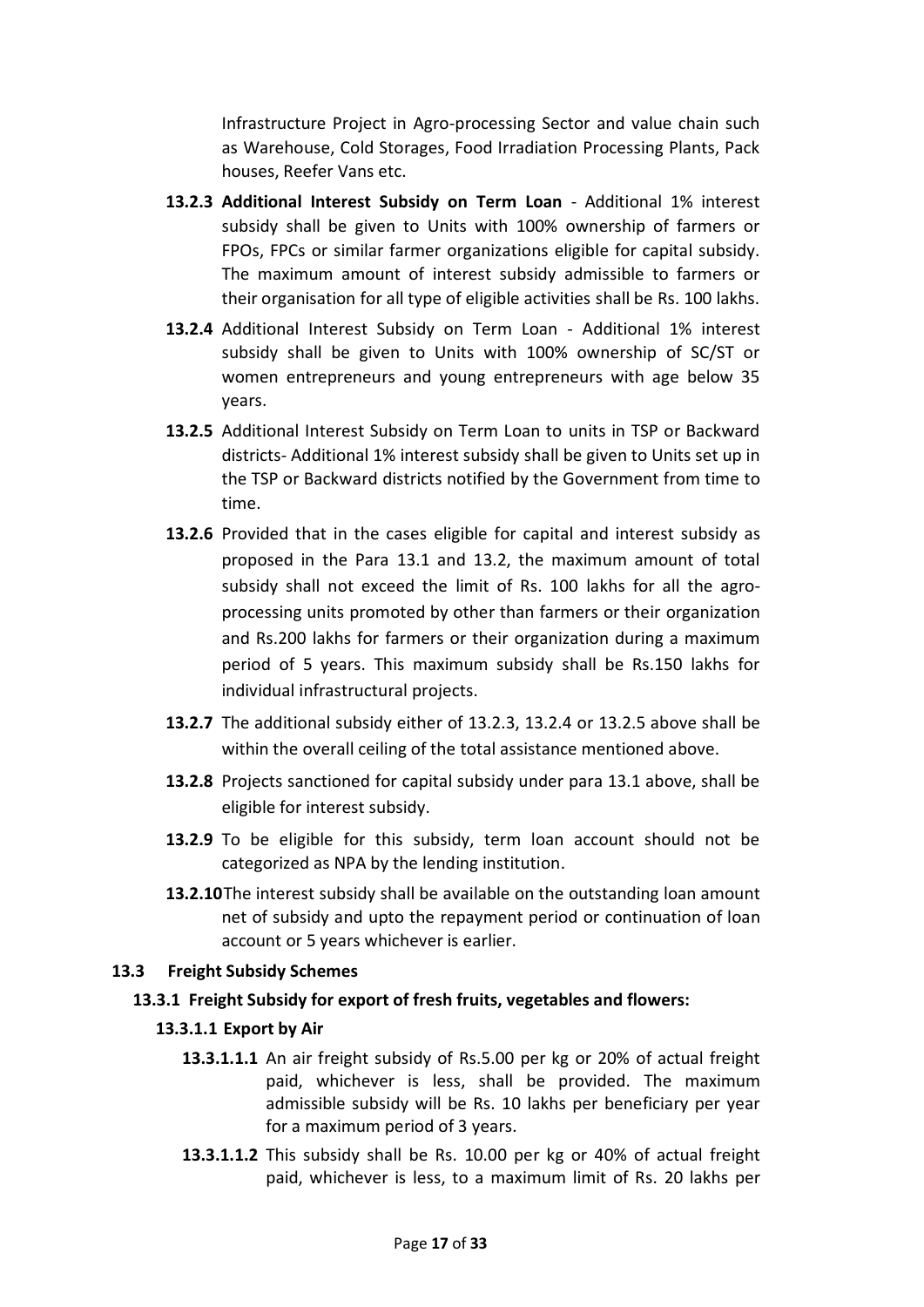beneficiary per year for a maximum period of 5 years for exporting organically certified products.

#### **13.3.1.2 Export by Sea Route**

- **13.3.1.2.1** A 25% subsidy on transportation charges upto a maximum of Rs.500 per ton, whichever is less, from purchasing area/mandi to port on surface transport and from port to the destination port of importer on sea transport each shall be given separately. The maximum admissible subsidy shall be Rs. 10 lakhs per beneficiary per year for a maximum period of 3 years.
- **13.3.1.2.2** A higher subsidy of 40% on transport charges upto a maximum of Rs.800 per ton, whichever is less, on surface transport from purchasing area/mandi to port and sea transport shall be given separately. The maximum admissible subsidy shall be Rs.20 lakhs per beneficiary per year for a maximum period of 5 years shall be given for exporting organically certified produce.
- **13.3.1.2.3** When refrigerated containers are used for export, the maximum admissible subsidy shall be Rs.700 and Rs.1000 per ton for surface and sea transportation respectively. The subsidies shall be within the overall ceiling of 25% of actual transportation charges for inorganic and 40% for organic produce. Per annum maximum admissible subsidy shall be Rs.10 lakhs for 3 years for inorganic and Rs.20 lakhs for 5 years for organic produce.

# **13.3.2 Freight subsidy on surface transportation of fruits, vegetables and flowers to distant markets in India**

- **13.3.2.1** A surface transportation subsidy of 25% computable on the basis of rail freight or actual freight, whichever is less, on fresh fruits & vegetables and flowers, shall be provided for transportation to other states and beyond a distance of 300 Kms. The maximum limit of subsidy shall be Rs.15 lakhs per beneficiary/per year for a maximum period of 3 years.
- **13.3.2.2** For selling organically certified products this subsidy shall be 40% computable on the basis of rail freight or actual freight, whichever is less, up to a maximum limit of Rs. 20 lakhs per beneficiary per year for a maximum period of 5 years
- **13.3.3 Freight Subsidy on Exports of Spices and Processed Agri Products:** Freight/Transport subsidy for export via sea route shall be provided in following manner:

# **13.3.3.1 For Ordinary Produce**

- **13.3.3.1.1 Surface Transport** A 25% subsidy on actual surface transport charges upto a maximum of Rs.800 per ton, whichever is less, from purchasing area/mandi to port and
- **13.3.3.1.2 Sea Transport** Rs.6,000/- per container (20'/weight 20 metric ton)/Rs.12,000 per container (40'/weight 40 metric ton) upto a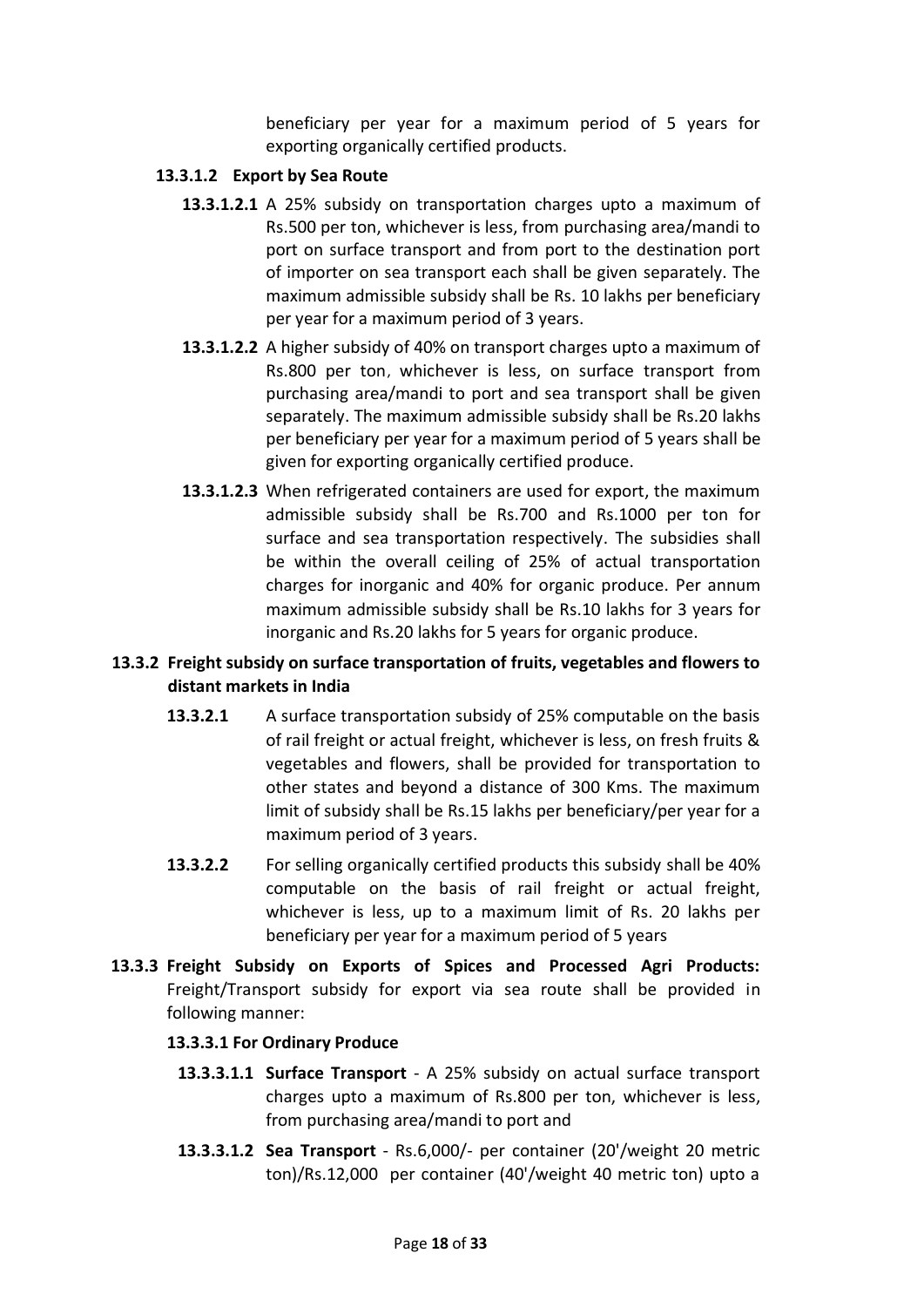maximum of Rs.800/- per ton, whichever is less, from port to the destination port of importer.

The maximum freight subsidy under para 13.3.3.1 shall be Rs.15 lakhs per beneficiary per year for a maximum period of 3 years.

### **13.3.3.2 For Organic Produce**

- **13.3.3.2.1 Surface Transport** A higher subsidy of 40% on actual surface transport charges upto a maximum of Rs.1,000 per ton, whichever is less, from purchasing area/mandi to port and
- **13.3.3.2.2 Sea Transport** Rs.10,000/- per container (20'/weight 20 metric ton)/Rs.20,000 per container (40'/weight 40 metric ton) upto a maximum of Rs.1,500/- per ton, whichever is less, from port to the destination port of importer.

The maximum freight subsidy under para 13.3.3.2 shall be Rs.20 lakhs per beneficiary per year for a maximum period of 5 years.

### **13.3.4 Freight Subsidy on Export of Raw Agri Produce:**

### **13.3.4.1 For Ordinary Produce**

- **13.3.4.1.1 Surface Transport** A 20% subsidy on actual transport charges upto a maximum of Rs.500 per ton, whichever is less, from purchasing area/mandi to port and
- **13.3.4.1.2 Sea Transport** Rs.5,000/- per container (20'/weight 20 metric ton)/Rs.10,000 per container (40'/weight 40 metric ton) upto a maximum of Rs.500/- per ton, whichever is less, from port to the destination port of importer.

The maximum freight subsidy under para 13.3.4.1 shall be Rs.10 lakhs per beneficiary per year for a maximum period of 3 years.

#### **13.3.4.2 For Organic Produce**

- **13.3.4.2.1 Surface Transport -** A higher subsidy of 40% on actual transport charges upto a maximum of Rs.600 per ton, whichever is less, from purchasing area/mandi to port and
- **13.3.4.2.2 Sea Transport -** Rs.7,000/- per container (20'/weight 20 metric ton)/Rs.14,000 per container (40'/weight 40 metric ton) upto a maximum of Rs.800/- per ton, whichever is less, from port to the destination port of importer.

The maximum freight subsidy under para 13.3.4.2 shall be Rs.20 lakhs per beneficiary per year for a maximum period of 5 years.

# *All the above freight subsidies shall be admissible on export/trade of Rajasthan origin produce only.*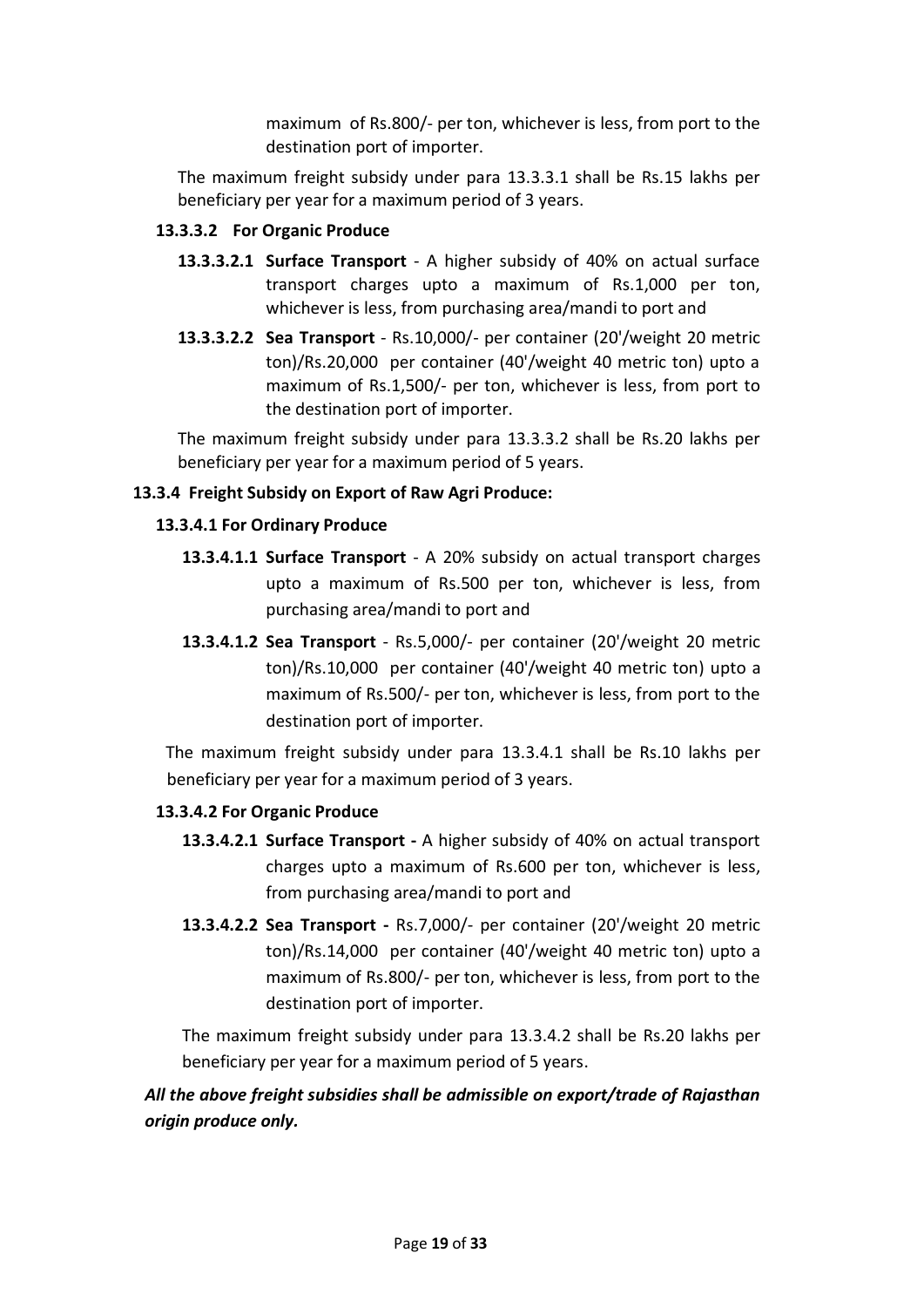The detailed guidelines for implementation of the above schemes shall be issued separately.

### **14. Other Incentives**

In addition to the benefits mentioned above, the Agro-processing and agribusinesses units set up under this Policy would be entitled to the following category additional incentives:

- 14.1 Electricity Related Concessions
- 14.2 Land Related provisions/concessions
- 14.3 Market Development and Diversification
- 14.4 Global Competitiveness Quality and Standards
- 14.5 Direct Purchase and Market Fee
- 14.6 Contract Farming
- 14.7 Project Development Support
- 14.8 Human Resource Development
- 14.9 Infrastructure Development Support
- 14.10 Research & Development
- 14.11 Surveys and Studies
- 14.12 Start Up Support

#### **14.1.Electricity Related Concessions and Adoption of Solar Energy**

#### **14.1.1 Electricity Charge Related Concession/Facilitation**

Most of agro processing industries specially related to fruits & vegetables operate during the harvest season and remain closed during lean period. Similar is the case with cold storages in potato growing belt. Such industries to be notified separately, will be declared Seasonal Industries and as such will be exempted from payment of fixed charges during the specified closure period.

#### **14.1.2 Electricity Tariff Subsidy**

A tariff subsidy at the rate of Rs.1.0 per kWh with a maximum of Rs. 2.00 lakh per year for a period of 5 years shall be reimbursed to all the eligible units availing capital subsidy under the policy.

#### **14.1.3 Financial Assistance for Adoption of Solar Energy**

The enterprises availing capital subsidy under this policy shall be allowed an additional financial assistance/capital subsidy at the rate of 30% of the cost of solar power plant subject to a maximum of Rs. 10 lakhs.

**14.1.4** An enterprise can avail benefit of either of the two assistance mentioned at para 14.1.2 and 14.1.3.during a period of 5 years commencing from the date of commercial production/operation of the unit.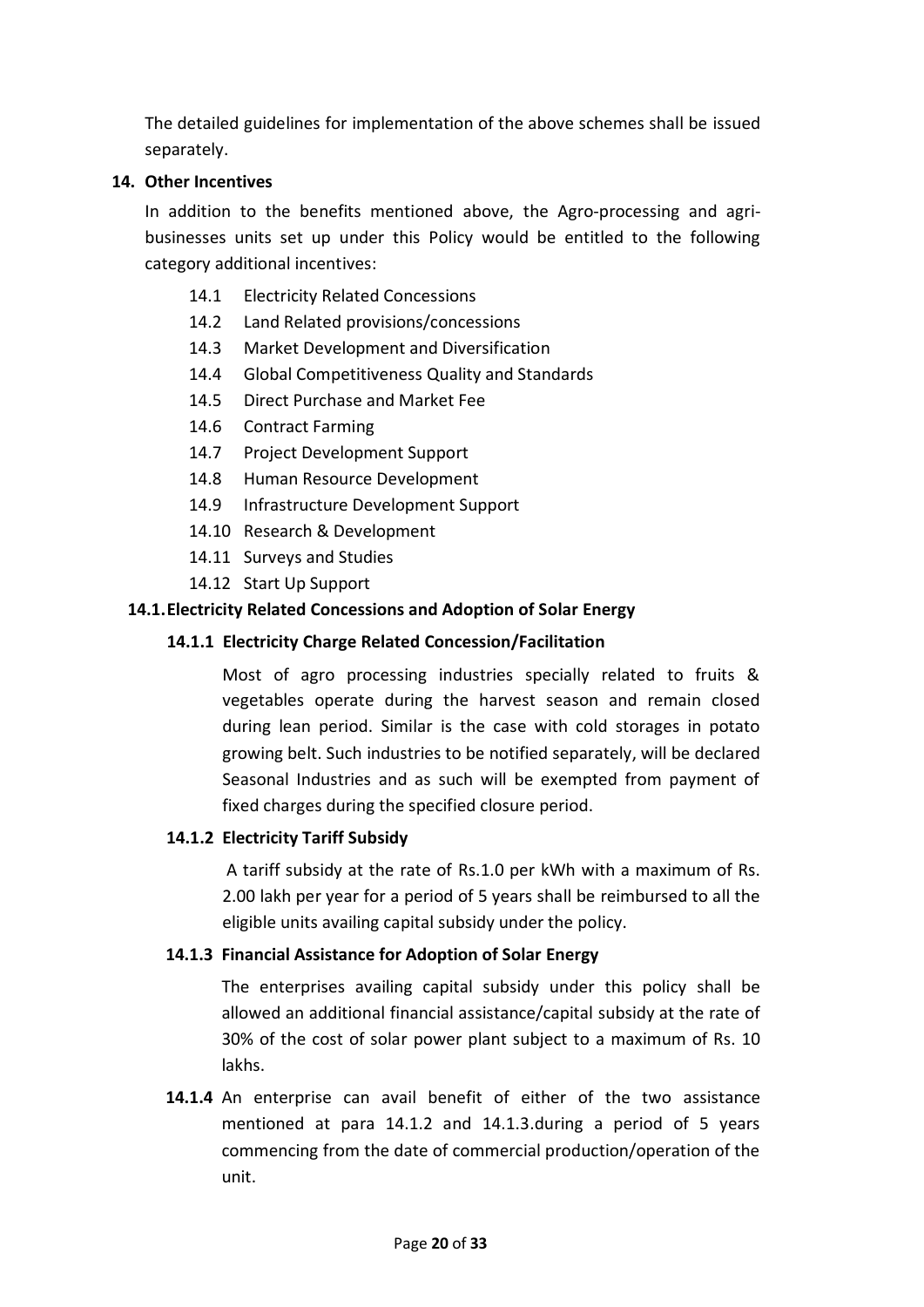**14.1.5** Enterprise opting for solar plant installation at a later stage after commissioning of the project shall be eligible for remaining amount of assistance after deducting the electricity tariff subsidy already paid at the time of switching over to the option of availing assistance mentioned at 14.1.3.

### **14.2.Land Related provisions/concessions**

Availability of land and change of appropriate land use is among the foremost requirements for quick growth of industries. Efforts will be made to simplify the process of land conversion for agro-processing and agri-business activities. Some of the recent changes brought in land related issues are under:

### **14.2.1 Land Conversion**

- **14.2.1.1** Government of Rajasthan has amended the Revenue Rules to allow the farmers to establish food processing units on their agriculture land without changing the land use. The State Government has authorized Tehsildar to allow the use of agriculture land up to 10 hectares for setting up food processing industries without conversion with a note in *jamabandi* of this aspect. The area so used shall continue to be as *khatedari* land. This will motivate farmers to be entrepreneurs in food-processing sector thereby enjoying the benefits of value addition and resulted higher realisation with increased income. (Department of Revenue (Gr-6) Notification No. F.6(26)Rev.6/2014/14 dated 08.02.2019)
- **14.2.1.2** Rajasthan Land Revenue (Conversion of Agriculture Land for Non-Agriculture Purposes in Rural Areas) Rules, 2007 has been amended to vest power for conversion of agriculture land upto 10 hectares for setting up agro-processing or agri-business enterprises with the District Collector. (Department of Revenue (Gr-6) Notification No. F.6(26)Rev.6/2014/33 dated 06.10.2016)

# **14.2.2 Land Allottment**

Government land would be leased to eligible FPOs/FPCs/Organic Producers Organisation or similar other body of farmers for creating infrastructure for aggregation and storage and also for establishing processing units.

Revenue (Gr-6) Department, Government of Rajasthan issued Notification vide Order No. F.9.(68)Rev.6/10/14 dated 20.06.2011 for the following:

**14.2.2.1**Government land can be made available for projects which bring new technologies not existing in the State or which help in enhancing the brand competitiveness of the State. In such cases, Government land would be provided on lease with lease rental @ 10% of the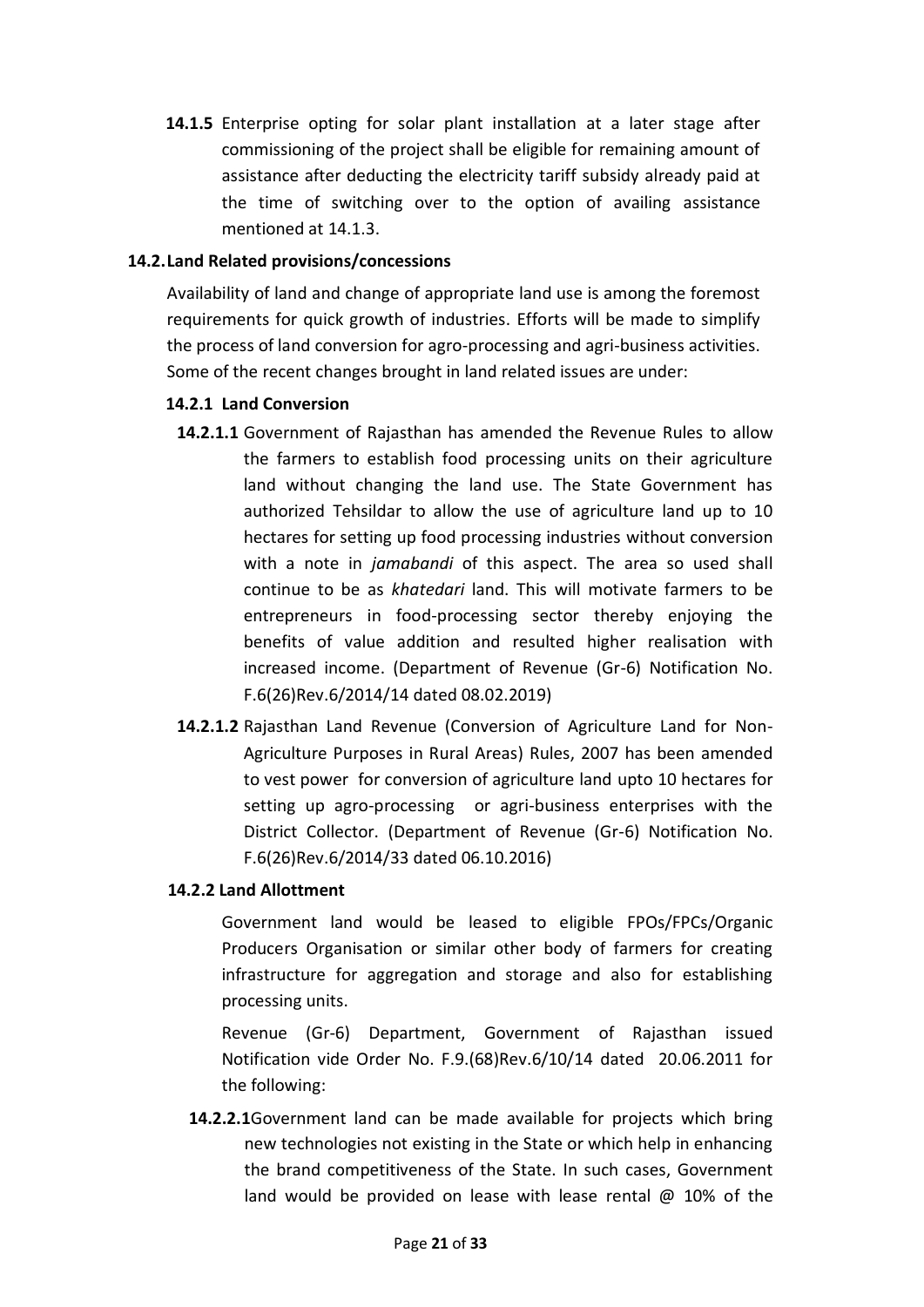prevailing DLC rate being charged at the time of allotment. This will reduce the initial cost of the project. The lease rental will be increased by 15% after every two years to offset inflation. The increased lease rental will, however, not be less than 10% of the prevailing DLC rates.

**14.2.2.2**The Govt. of Rajasthan could, on the recommendation of the State Level Sanctioning Committee, allow leasing of Government land for a period of 30 years for captive production and consumption for projects with an investment of Rs. 50 crore or more. In case community land, vested with the Gram Panchayat, is made available 25% of the lease amount would be made available to the Gram Panchayat concerned.

#### **14.2.3Ceiling and Leasing Provisions**

- **14.2.3.1** Government would encourage entrepreneurs to procure land required for their projects. In cases the land requirement exceeds the ceiling prescribed in the Rajasthan Imposition of Ceiling on Agriculture Land Act, based on the recommendation of the State Level Sanctioning Committee, exemption from the said Act will be granted under Notification issued vide Revenue (Gr-8) Department dated 11.10.2010.
- **14.2.3.2** Section 45 of the Rajasthan Tenancy Act, 1955 has been amended to allow for extended lease for a period of 15 years, extendable by another 15 years, for the agricultural operations in connection with agri-businesses enterprises. (Notification issued by Law (Legislative Drafting) Department (Group-II) vide Order No. F.2(11)Vidhi/2/2011 dated 01.04.2011)

#### **14.3 Market Development & Diversification**

The Policy seeks to address the entire gamut of activities in market development, both domestic and overseas. The Policy focuses on qualitative aspects, conforming to standards, exploring new markets, subsidizing freight in the initial years and brand building. The following facilities/incentives would be extended for market development and diversification:

**14.3.1** The State Government would develop a data base of exports of commodities produced in the State from all the major export destinations. The State with support of APEDA and other Export Promotion Councils would participate in national and international trade fairs and support participation of processors and exporters in such fairs. Products in which the State enjoys competitive advantage would be accorded priority in market development.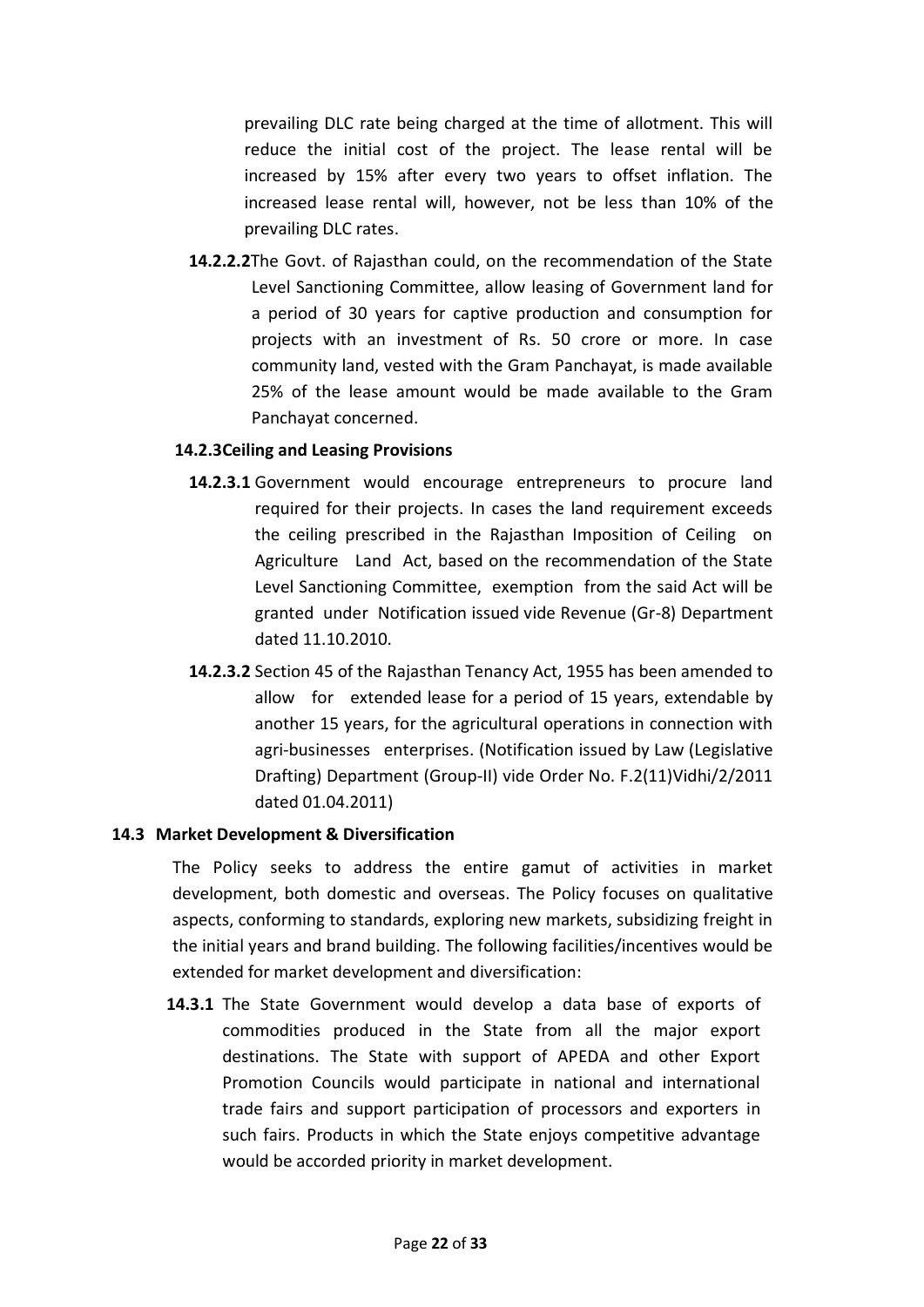**14.3.2** Subsidy of 50% of the cost of sending samples of agri-products of Rajasthan origin abroad for test marketing, subject to a maximum of Rs. 50,000 per beneficiary for one sample to one country, would be allowed.

# **14.4 Global Competitiveness Quality & Certification**

The State Government would encourage standardization, grading and setting up of testing facilities accredited to internationally acceptable agencies. Incentives for patent/design registration and quality certification will be allowed to agro-processing and agri-business enterprises.

**14.4.1. Patent/Design Registration:** Reimbursement of the prescribed fee for registering for Patent and Design under the Indian Patents Act and Indian Design Act, as the case may be would be allowed subject to a maximum of Rs 2 lakhs per beneficiary per year.

### **14.4.2. Quality Certification**

Reimbursement of the prescribed fee for internationally accepted quality/environmental/food safety certification, viz., ISO 14001, ISO 9000, HACCP, ISO 22000, GMP, GHP, Organic certification under FSSAI/NPOP, OHSAS, SA8000, or latest quality certification issued would be allowed subject to a maximum of Rs 2 lakhs to each enterprise for each certification.

#### **14.4.3. Establishment of Laboratories**

The State Government will support setting up of NABL accredited quality testing laboratories through concessional allotment of land at suitable places or market yards. Subsidy for testing through these facilities for export of products originating from the State will be allowed. Suitable amendment in Land Allottment Policy in Mandi Yard shall be made.

#### **14.5. Direct Purchase & Market Fee**

- **14.5.1** The process of direct purchase by agro-processing and agri export enterprises of agriculture and horticulture products will be simplified.
- **14.5.2** Relevant amendments in APMC Act/Rules/Sub-Rules shall be carried out for facilitating direct purchase with reduced marketing expenses and ease of doing business.

#### **14.6. Contract Farming**

Suitable amendments in APMC/concerning Act shall be carried out for hurdle free backward linkage and revising market fee/user charges.

#### **14.7. Project Development Support**

For agro-processing and/or agri-business enterprise which requires specialized project report, a subsidy of 50% of the cost of preparation of a Detailed Project Report, with a maximum of Rs.5.0 lakhs during a period of 5 years would be allowed and be released only after the commencement of commercial operations by the unit.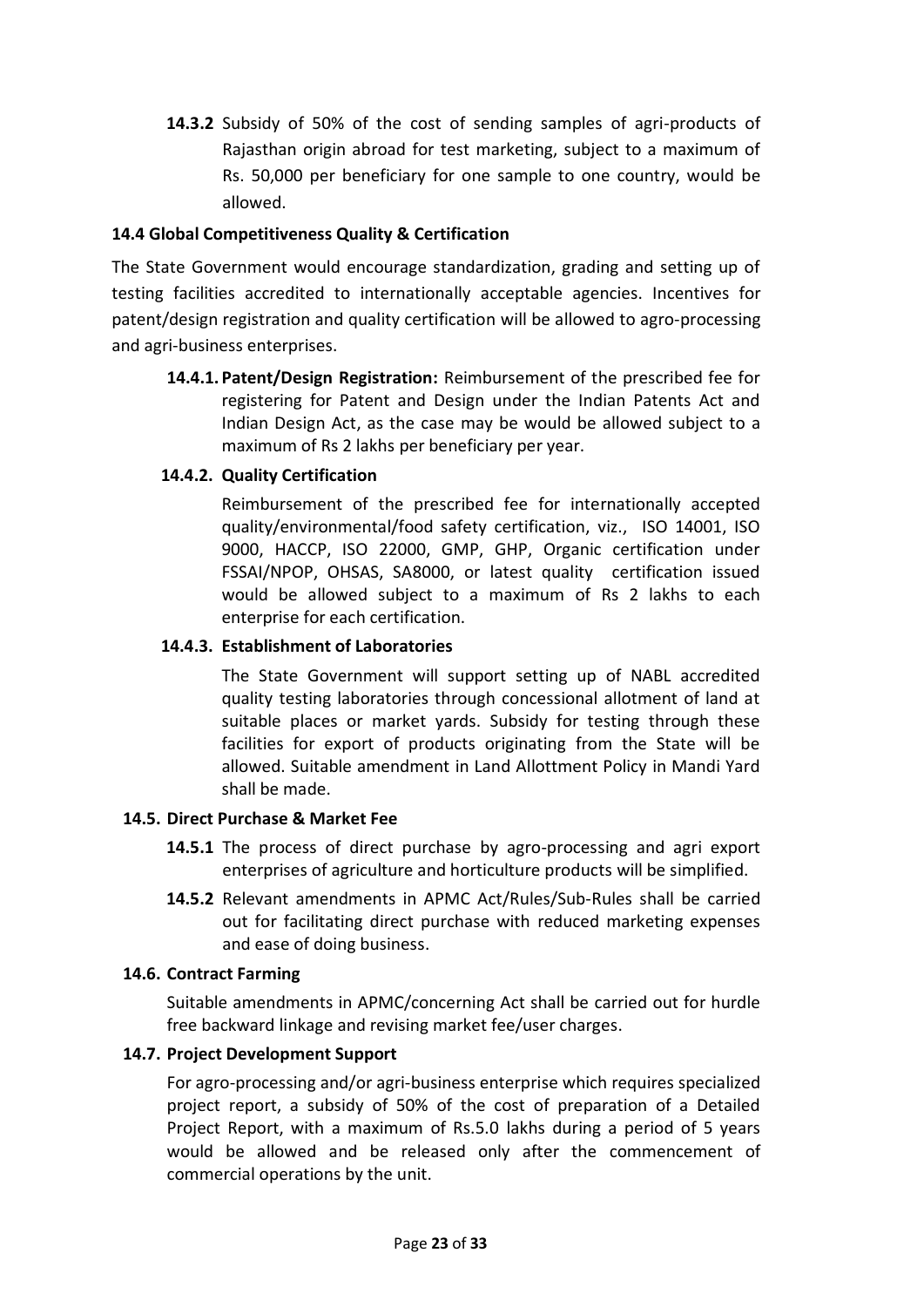#### **14.8. Human Resource Development**

- **14.8.1** The State Government would provide an assistance of 50% of prescribed fee or Rs.1000 whichever is less per trainee per month, subject to a maximum of Rs.25 lakhs per institution per year, for a period of three years, provided such Institutions are recognized/affiliated with the respective regulatory body or approved by the State Government. The courses must be job oriented with 3 to 12 months duration. While awarding such training programmes, priority shall be given to the State run skill development institutions.
- **14.8.2** Expenditure incurred on specialized skill development training programmes sponsored under this policy in agro processing sector conducted by RSLDC or other institution selected by the Government will be paid under this Policy.

#### **14.9. Infrastructure Development Support**

- **14.9.1.** Besides employment linked and other incentives under the Policy, common infrastructure projects in the area of agro processing and agribusiness would, on the recommendations of the State Level Sanctioning Committee, be eligible for allotment of government land under the applicable Rules.
- **14.9.2.** Centres of Excellence, Crop Development Institutes, etc., which are approved by the State Level Sanctioning Committee will be allotted land under the Rajasthan Industrial Area Allotment Rules, 1959 and other applicable Rules.
- **14.9.3.** The State Government would consider, on priority, providing road links for agro-industries clusters and food parks through the Marketing Development Fund (MDF) or other Schemes/Programmes.
- **14.9.4.** Food parks/Agri-clusters/SEZ for agricultural commodities approved by the State Level Sanctioning Committee would be eligible for allotment of land under the relevant Rules. These facilities will be eligible for all other incentives admissible to agro-processing and agri-business enterprises under the policy and relevant schemes of Central Government.
- **14.9.5.** To strengthen marketing infrastructure and to promote efficiency and competitiveness in the marketing, the State Government would encourage setting up of private Mandi yards. Licensed private Mandis would be provided the level playing field for increasing competition and will work as alternative marketing place for better price realisation to the farmers.
- **14.9.6.** The Government would encourage setting up of grading, assaying and quality certification laboratories and other facilities in the Mandi Yards and land/space would be allotted as per the provisions of Land Allottment Policy in Mandi Yards.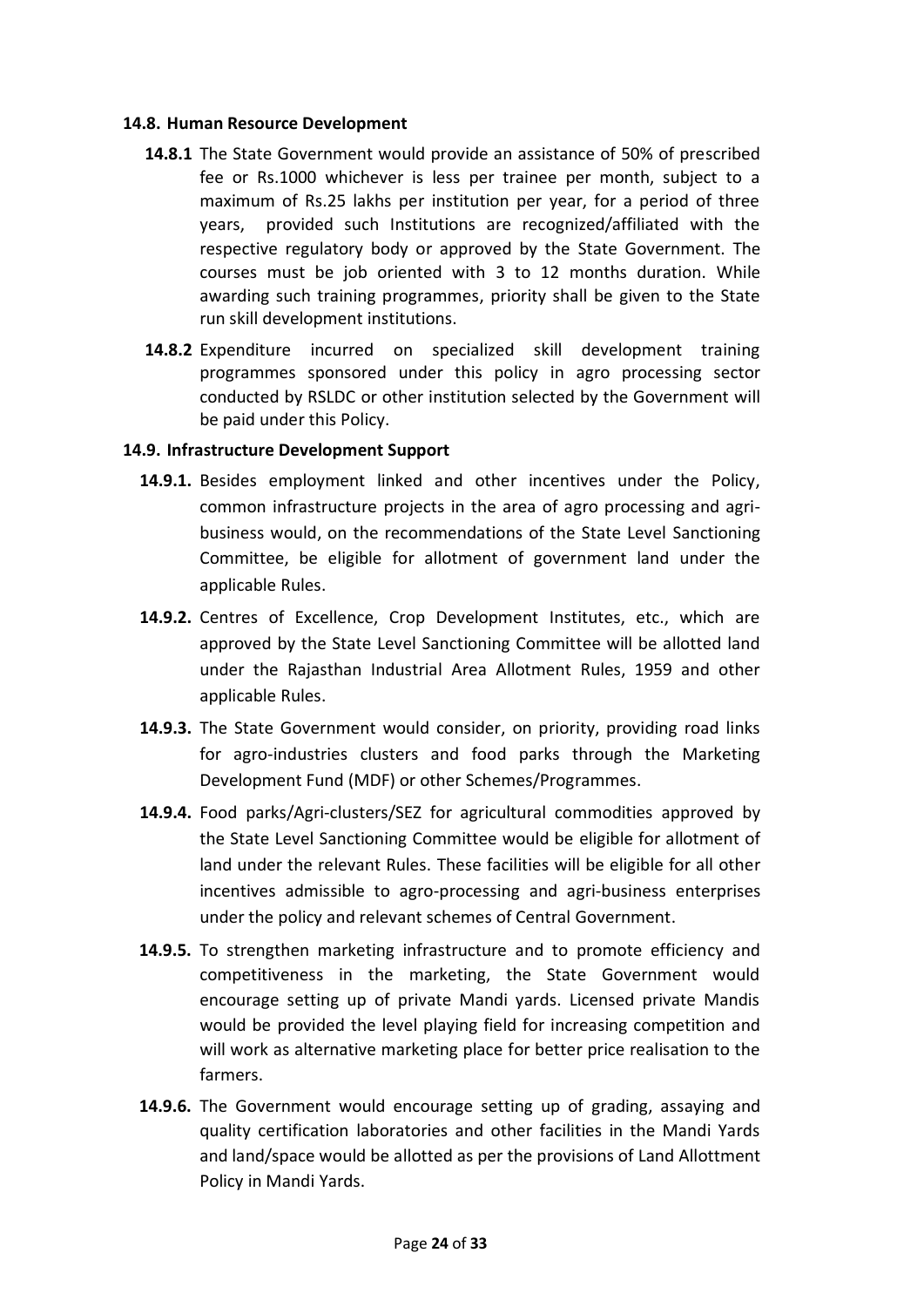- **14.9.7.** The Government would develop suitable infrastructure in Mandi Yards for selling the produce directly of members of FPOs/FPCs and organic producer's organization. Necessary amendment in Land Allottment Policy in Mandi yards will be carried out whenever required.
- **14.9.8.** The State Government has already amended the Rajasthan Agricultural Produce Markets Act, 1961 to permit the setting up of private sub emarkets. Investment in the private sub e-markets would be eligible for incentives under this Policy.

### **14.10 Research & Development**

- **14.10.1** Sponsored research in the field of agro-processing and value addition may be undertaken in association with reputed research institutions, State Agricultural Universities under the Policy.
- **14.10.2** Any proposal submitted by eligible institution and approved by the State Committee would be eligible for a subsidy of 50% of the cost subject to a maximum of Rs. 20 lakhs once in a year.

# **14.11 Surveys and Studies**

- 14.11.1 To explore the new markets, studying the marketing channels, efficiency of markets, effectiveness and need of new market reforms, impact assessment of various marketing measures and social & promotional schemes, market surveys for development of trade etc., survey and studies would be commissioned on sanction by State Level Sanctioning Committee.
- **14.11.2** Possibilities of collaboration with State Agricultural Universities for engaging post graduate and doctoral students in conducting surveys and studies in the agri business sector would be explored and facilitated.

# **14.12Start up Support**

Technological advancement and new business ideas generated by Start Ups will be encouraged under the Policy. Efforts will be made to create an ecosystem convenient, hassle free and flourishing to these enterprises. Start Ups will be assisted in getting support from various schemes of Central and State Governments.

#### **15. Incentives/assistance admissible under ongoing/specific schemes/programmes**

Besides the incentives admissible under this Policy, agro-processing and agribusiness enterprises would be eligible for any other assistance and/or subsidy admissible under any other scheme in force.

An enterprise availing subsidies/assistance under para 13 above shall not be eligible for similar benefits in any of the scheme of the State Government. The benefits under para 14 for any component can be taken in any one of the scheme of Central or State Government.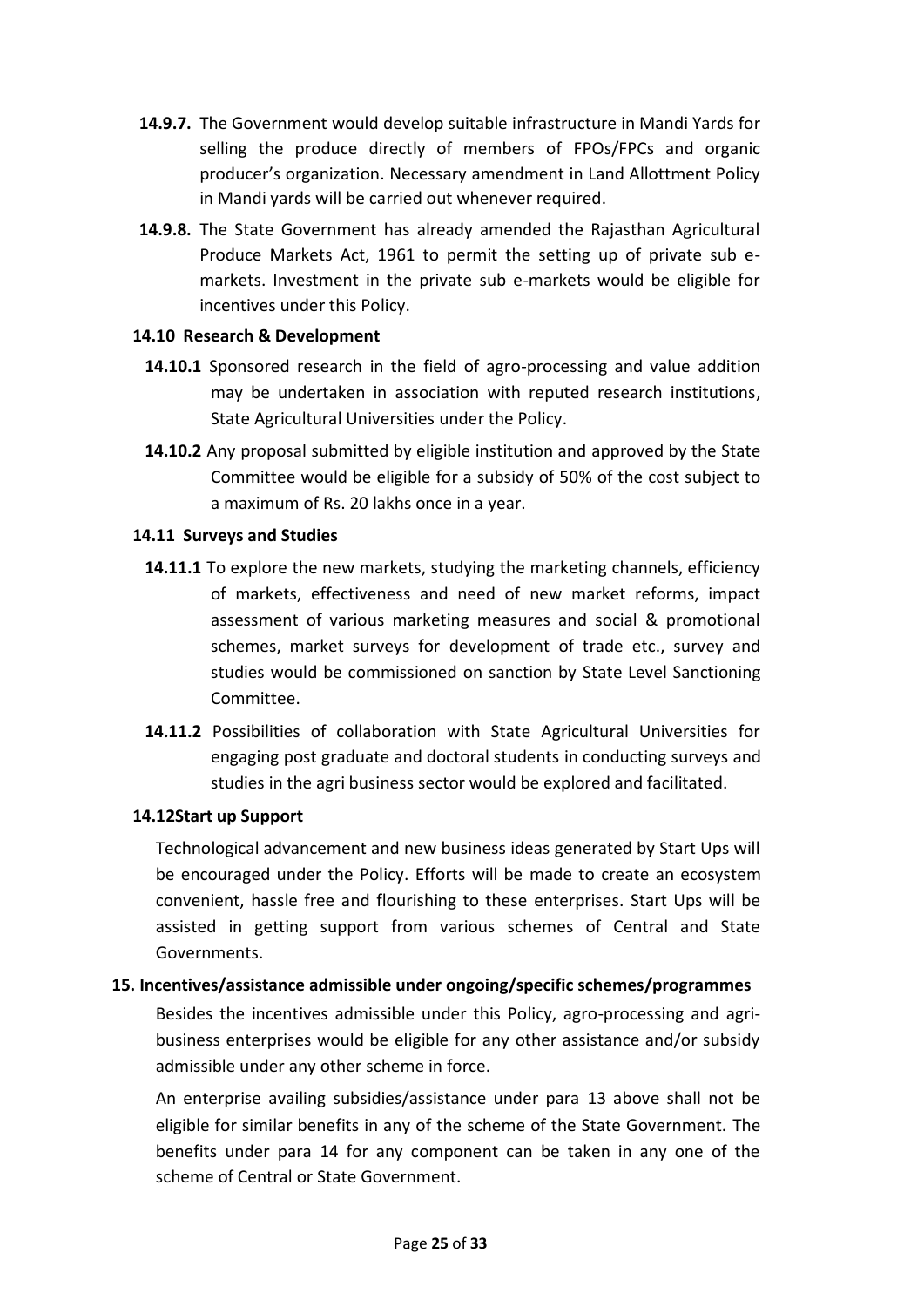### **16. Subsidy/Financial Support Sanction Mechanism**

- **16.1** There will a two-tier structure as mentioned in Annexure (iv) for sanctioning the various subsidies under the policy.
- **16.2** District Level Screening and Sanctioning Committee (DLSC) will screen all the projects received under para 13.1 and sanction the capital subsidy in all the eligible projects costing upto Rs.100 lakhs and projects costing more than Rs. 100 lakhs will be sanctioned by State Level Sanctioning and Monitoring Committee (SLSC).
- **16.3** The interest subsidy under para 13.2will be sanctioned by the DLSC/SLSC which sanctioned the capital subsidy under para 13.1 to the project after the commencement of the commercial production/operations. Interest subsidy will be disbursed only after the submission of certificate from the lending institution/bank regarding payment of all the due instalments together with interest as on the date of issuance of certificate.
- **16.4** All the applications for Freight/Transport subsidy under para 13.3will be sanctioned by DLSC.
- **16.5** Interest and freight subsidy claims shall be submitted quarterly.
- **16.6** Other incentives mentioned at para 14 will be sanctioned by the committees authorised for in the concerning schemes to be formulated for different components separately.
- **16.7** Entire subsidy/assistance/incentive sanctioning process will be online with a provision of subsequent submission of the hard copy of the application duly completed along with all the relevant documents to the member secretary of the concerning committee within a maximum period of 15 days of online submission.
- **16.8** The concerning committee has to dispose off the application within a period of 60 days.
- **16.9** After expiry of the prescribed period, the applications not disposed off by the DLSC will be transferred to SLSC for sanction/disposal.
- **16.10** Appeal against the decision of the DLSC may be done to the SLSC within a period of 90 days from the date of the intimation of the decision**.**

# **17. Nodal Agency for the Policy**

The Department of Agriculture, Government of Rajasthan would be the Nodal Department for the purpose of this Policy. The Rajasthan State Agricultural Marketing Board shall be the Nodal Agency for the implementation of this Policy.

# **18. Funds for Implementation of the Policy**

The various subsidies and incentives/assistance and other expenses incidental for smooth and efficient implementation of this Policy shall be incurred from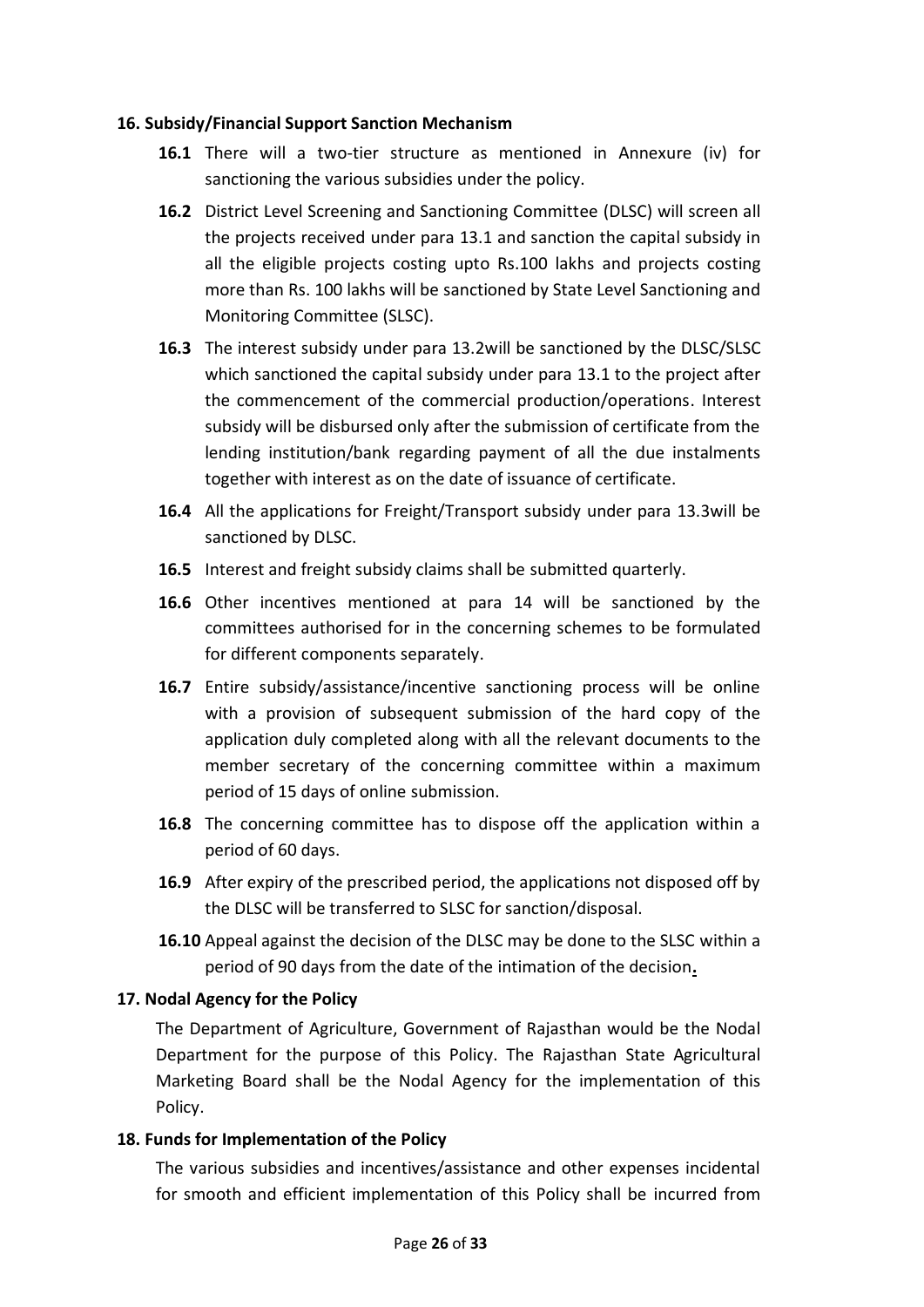the Kisan Kalyan Kosh or as amended by State Government and being maintained under section 19 of Rajasthan Agricultural Produce Market Act in the Rajasthan State Agricultural Marketing Board.

(Lal Chand Gurjar)

Dy. Secretary to Government

Copy forwarded to the following for information and necessary action:

- 1. Superintendant, Government Press for publication in extra ordinary gazette with a soft copy.
- 2. Principal Secretary, Hon'ble Chief Minister, Rajasthan.
- 3. Joint Secretary, Hon'ble Agricultural Marketing Minister (Hon'ble Chief Minister)
- 4. PS to Principal Secretary, Agriculture and Horticulture
- 5. Administrator, Rajasthan State Agricultural Marketing Board, Jaipur
- 6. Director, Agricultural Marketing Department, jaipur
- 7. Guard file

Dy. Secretary to Government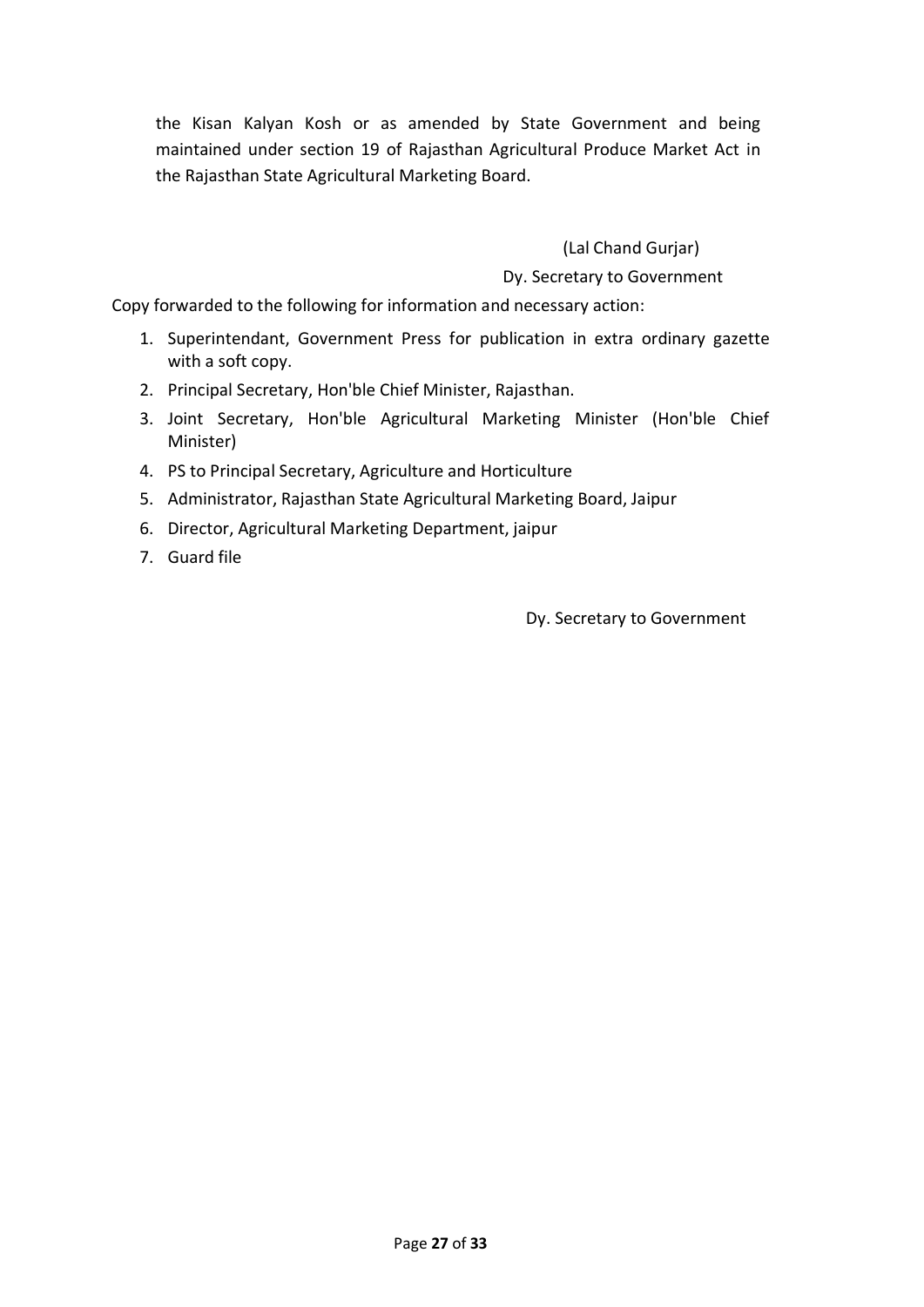# **Eligible Sectors**

Rajasthan Agro-processing, Agri-business and Agri-export Promotion Policy, 2019will cover the following sectors:

- Fruits & vegetables processing
- Spices processing
- Cereal/other consumer food products
- Oilseeds products
- Rice & flour milling
- Pulse processing
- Herbal, medicinal, flower and aromatic products
- Minor forest produce processing
- Honey processing
- Milk processing
- Meat (other than beef), Poultry, Fishery processing
- Cattle feed, poultry feed, fish meal products
- Non edible agriculture produce processing
- Other such Agricultural and horticultural product processing activities for preparing food flavours and colours, oleoresins and mushrooms products
- Agri Waste Processing Units
- Infrastructure Projects: Collection/Aggregation Centre, Warehouses, Cold Storages, Food Irradiation Processing Plants, Cold Chain, Pack houses, agroprocessing clusters or parks declared by State Government, Reefer Vans etc.

State Level Sanctioning and Monitoring Committee (SLSC) shall be competent to include/exclude any sector/sub-sector from the ambit of Policy to ensure allinclusive growth of Agriculture and allied sector in the State.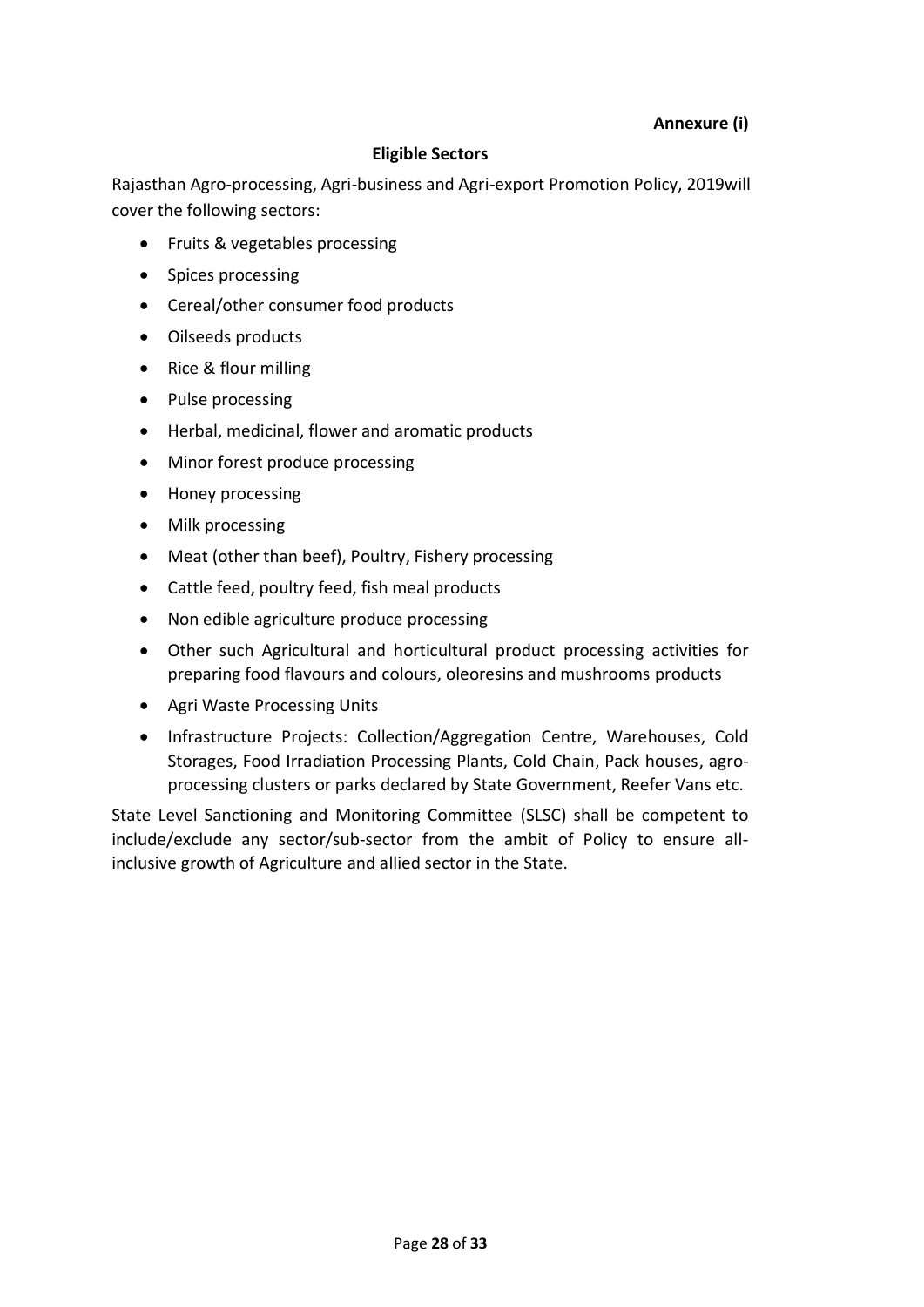### **Ineligible Sectors**

Following sectors will not be eligible under Rajasthan Agro-processing, Agribusiness & Agri-export Promotion Policy, 2019:

- Investment for manufacturing Tobacco products, Pan Masala containing tobacco, Gutka other intoxicated products
- Investment in stand-alone bottling or packaging plants including bottling/ packaging plants for potable liquor, beer, or aerated drinks
- Beef Meat Processing units
- Manufacturing of soft drinks, production of mineral waters and other bottled/pouched waters
- Manufacturing or sizing of wood, manufacture of furniture and products made from wood and cork
- Production of firewood and charcoal
- Processing units discharging toxic effluent without having effluent treatment plant

State Level Sanctioning and Monitoring Committee (SLSC) shall be competent to include/exclude any sector/sub-sector from the ambit of Policy to ensure allinclusive growth of Agriculture and allied sector in the State.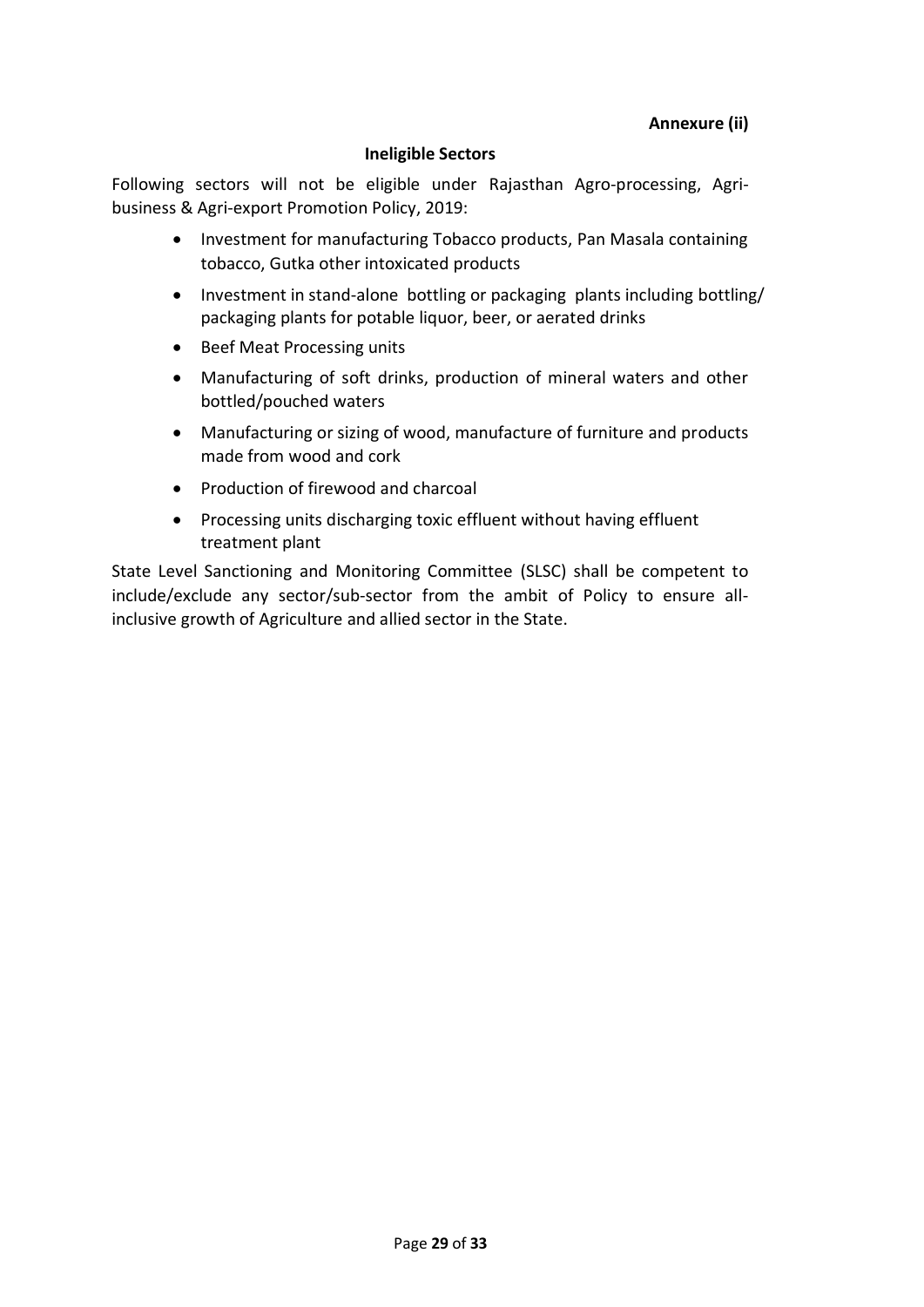### **Annexure (iii)**

# **Ineligible Expenses for Capital Investment Subsidy**

- 1. Cost of land and its development
- 2. Pre-operative expenses
- 3. The following items of civil works:
	- i. Compound Wall
	- ii. Approach Road/internal Roads
	- iii. Administrative or any residential building or rest room/guest house
	- iv. Canteen
	- v. Labour Rest Room and quarters for workers
	- vi. Security/ Guard Room or enclosure
	- vii. Consultancy fee
	- viii. Non-technical civil works not directly related to cold chain or storage infrastructure or production unit
- 4. The following items of plant and machinery:
	- i. Margin money, working capital and contingencies
	- ii. Fuel, consumables, spares and stores
	- iii. AC ducting, furniture, Computers and allied office furniture not directly related to production.
	- iv. Transport vehicles other than the Reefer trucks/vans/refrigerated carrier/insulated vans etc.
	- v. Second hand/ old machines
	- vi. All types of service charges
	- vii. Expenditure on painting of machinery
	- viii. Closed Circuit TV Camera and security system related equipment
	- ix. Consultancy Fee
	- x. Stationery items
	- xi. Plant & machinery not directly related to cold chain or storage infrastructure or production unit
	- xii. Fire-fighting equipment, fly catchers, hand washer, laundry etc. not directly related to production process.
	- xiii. Reconditioned and refurbished plant & machinery

The above list is only indicative and not exhaustive and State Level Sanctioning and Monitoring Committee (SLSC) shall be competent to include/exclude any item in/from the ambit of ineligible items list to ensure assistance for all the qualified expenses/items.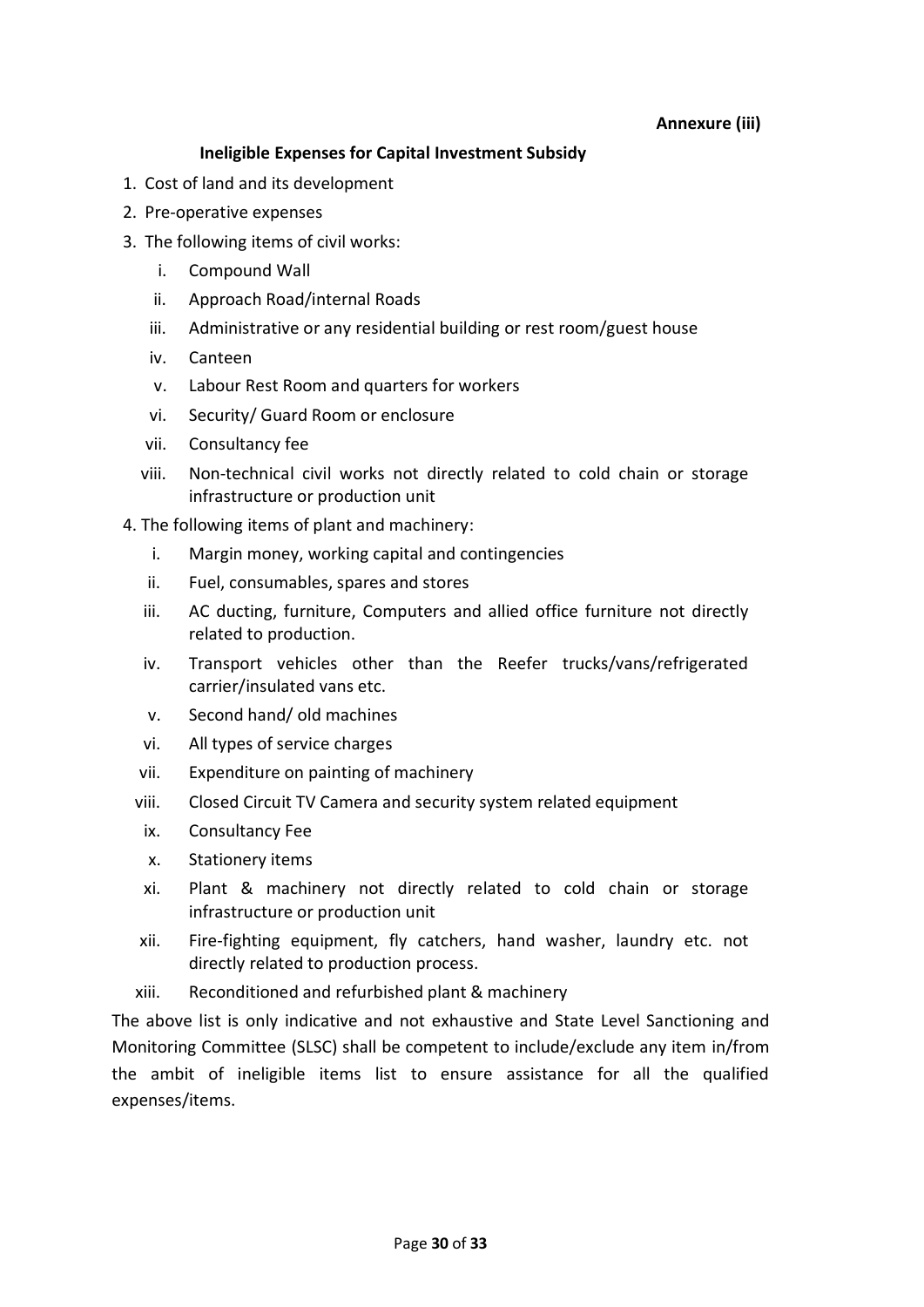**Annexure (iv)**

| <b>District Level Screening and Sanctioning Committee (DLSC)</b> |                                                                                                    |                         |
|------------------------------------------------------------------|----------------------------------------------------------------------------------------------------|-------------------------|
| i.                                                               | <b>District Collector</b>                                                                          | Chairperson             |
| Ιi                                                               | Joint/Deputy Director, Agriculture Department                                                      | Member                  |
| iii.                                                             | Deputy/Assistant Director, Horticulture Department                                                 | Member                  |
| iv.                                                              | Joint Director, Animal Husbandry Department                                                        | Member                  |
| ۷.                                                               | Secretary, Krishi Upaj Mandi concern                                                               | Member                  |
| vi.                                                              | Senior Accounts personnel posted at district headquarter<br>not below the rank of Treasury Officer | Member                  |
| vii.                                                             | General Manager, District Industries Centre                                                        | Member                  |
| viii.                                                            | Executive Engineer, Rajasthan State Agricultural Marketing<br>Board of concerning division         | Member                  |
| ix.                                                              | Managing Director, District Central Cooperative Bank                                               | Member                  |
| х.                                                               | Lead District Manager, Lead Bank of District                                                       | Member                  |
| xi.                                                              | Regional Joint/Deputy Director, Agricultural Marketing<br>Department                               | <b>Member Secretary</b> |
| <b>State Level Sanctioning and Monitoring Committee (SLSC)</b>   |                                                                                                    |                         |
| i.                                                               | Additional Chief Secretary/Principal Secretary/Secretary,                                          | Chairperson             |
|                                                                  | <b>Department of Agriculture</b>                                                                   |                         |
| ii                                                               | ACS/Principal Secretary/Secretary, Department of Finance<br>or his representative                  | Member                  |
| iii.                                                             | ACS/Principal Secretary/Secretary, Department of Revenue<br>or his representative                  | Member                  |
| iv.                                                              | ACS/ Principal Secretary/Secretary, Department of Planning<br>or his representative                | Member                  |
| ۷.                                                               | ACS/Principal Secretary/Secretary, Department of                                                   | Member                  |
| vi.                                                              | Cooperative or his representative<br>Commissioner/Director, Department of Industries               | Member                  |
| vii.                                                             | Commissioner/Director, Department of Agriculture                                                   | Member                  |
| viii.                                                            | Commissioner/Director, Department of Horticulture                                                  | Member                  |
| ix.                                                              | Chief General Manager, NABARD, Regional Office Rajasthan                                           | Member                  |
| x.                                                               | Convenor, State Level Bankers' Committee, Rajasthan                                                | Member                  |
| xi.                                                              | Managing Director, The Rajasthan State Cooperative Bank Ltd.                                       | Member                  |
| xii.                                                             | Director, Department of Agricultural Marketing                                                     | Member                  |
| xiii.                                                            | Director, Department of Animal Husbandry as per project<br>requirement                             | Member                  |
| xiv.                                                             | Administrator, Rajasthan State Agricultural Marketing<br><b>Board</b>                              | <b>Member Secretary</b> |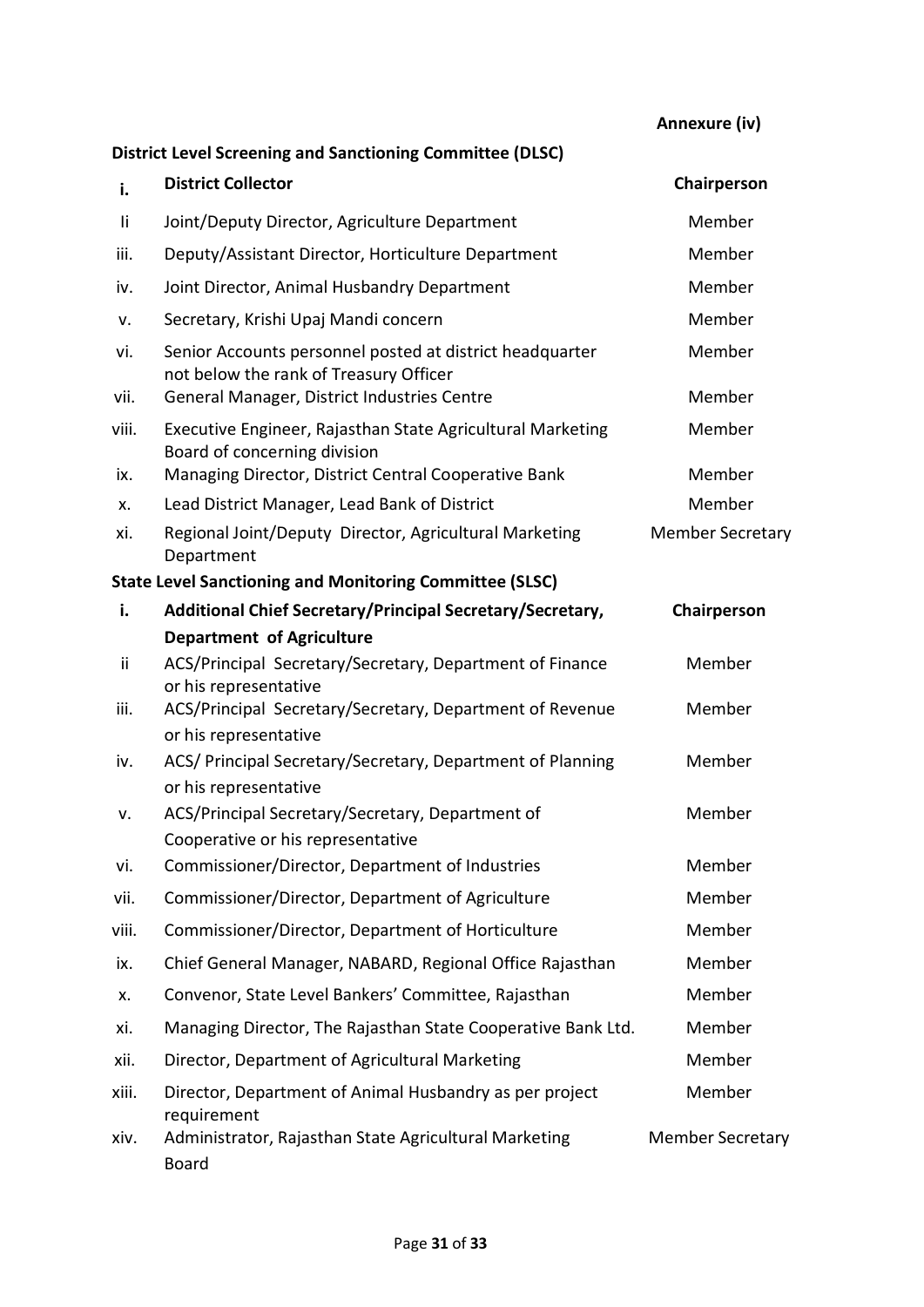#### **Abbreviations**

- APEDA Agricultural and Processed Food Products Export Development Authority
- APMC Agriculture Produce Market Committee
- BIP Bureau of Investment Promotion
- CPC Centre for Perishable Cargo
- CPSU Central Public Sector Undertaking
- CWC Central Warehousing Corporation
- DFC Dedicated Freight Corridor
- DLSC District Level Screening and Sanctioning Committee
- DMIC Delhi-Mumbai Industrial Corridor
- EFCI Eligible Fixed Capital Investment
- eNAM electronic National Agriculture Market
- FCI Food Corporation of India
- FSSAI Food Safety and Standards Authority of India
- FPO Farmer Producer Organisation
- FPC Farmer Producer Company
- GAP Good Agricultural Practices
- GAHP Good Animal Husbandry Practices
- GHP Good Hygienic Practices
- GMP Good Manufacturing Practices
- GSDP Gross State Domestic Product
- HACCP Hazard Analysis and Critical Control Point
- ICD Inland Container Depot
- lOP Indian Origin products
- IPR Intellectual Property Rights
- ISAM Integrated Scheme of Agricultural Marketing
- ISO International Organisation for Standardization
- LLP Limited Liability Partnership
- MIDH Mission for Integrated Development of Horticulture
- MoFPI Ministry of Food Processing Industry
- MSME Micro, Small or Medium Enterprise
- NABL National Accreditation Board laboratories
- NCR National Capital Region
- NHB National Horticulture Board
- NPOP National programme for Organic Production
- OHSAS Occupational health and Safety Assessment Series
- RIICO Rajasthan Industrial Development and Investment Corporation Ltd
- RIPS Rajasthan Investment Promotion Scheme
- RoC Registrar of Companies